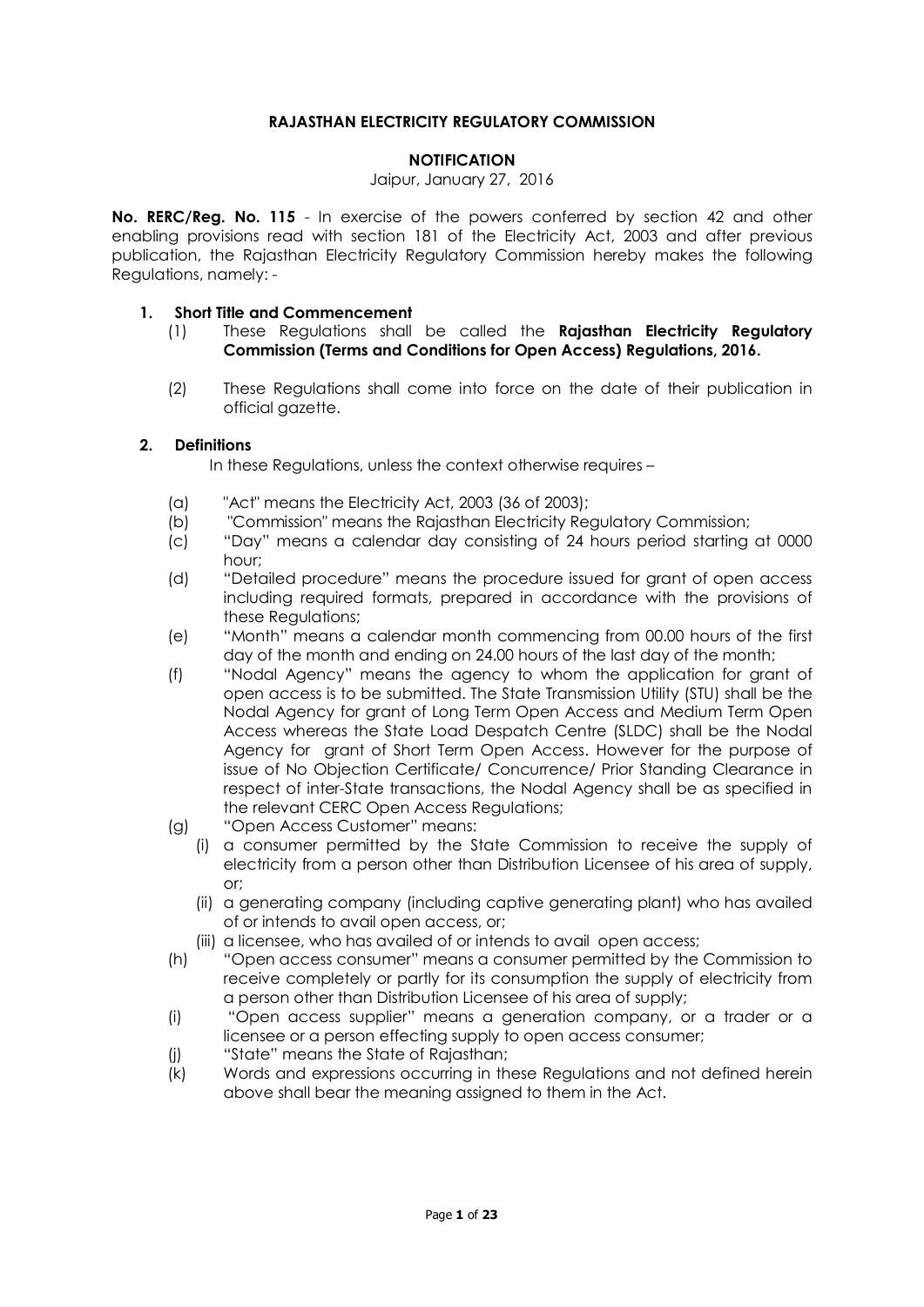### **3. Extent of Application**

These Regulations shall apply to open access for use of intra-State transmission system and / or the distribution systems of licensees in the State, including when such system is used in conjunction with inter-State transmission system.

### **4. Eligibility for Open Access and Conditions to be satisfied**

(1) Subject to the provisions of these Regulations, the Licensees, generating companies including persons who have established a captive generating plant and consumers shall be eligible for open access to the intra-State transmission system of the State Transmission Utility or any Transmission Licensee on payment of transmission and wheeling charges as may be determined by the Commission.

Provided that such open access for the use by a consumer shall be available on payment of a cross subsidy surcharge and additional surcharge as may be determined by the Commission in accordance with provisions of regulation 16 and 17 in addition to payment of transmission and wheeling charges.

(2) Subject to the provisions of these Regulations, the licensees, generating companies including persons who have established a captive generating plant and consumers shall be eligible for open access to distribution system of a Distribution Licensee on payment of the wheeling charges as may be determined by the Commission.

Provided that such open access for the use by a consumer shall be available on payment of a cross subsidy surcharge and additional surcharge as may be determined by the Commission in accordance with provisions of regulation 16 and 17 in addition to payment of wheeling charges.

(3) The Open Access is admissible to consumers with contract demand of one MVA and above.

Provided that the consumer applying for open access should have availed a demand of one MVA at any time in the month preceding the month in which he is applying for open access.

Provided further that a person covered by a policy of the State Government, existing on the date of commencement of these Regulations, relating to captive generation or generation through non conventional energy sources shall be eligible to avail open access irrespective of contract demand.

- (4) Subject to the provisions of these Regulations, consumers who are connected at 33 kV or below Grid Sub Station or connected on common feeder irrespective of their voltage of supply, shall be allowed open access subject to the condition that they agree to rostering restrictions including power cut imposed by the licensee on the feeders serving them*.*
- (5) No power cut shall be imposed by the licensee on open access consumers who are on independent feeders connected to 132 kV or above Grid Sub Station irrespective of their supply voltage to the extent of power availed through open access.

Provided that in case power is drawn from the licensee beyond the scheduled power during power cut period, the licensee shall bill the excess energy drawn during this period at four times the tariff applicable to that consumer category. The licensee may also disconnect the feeders if system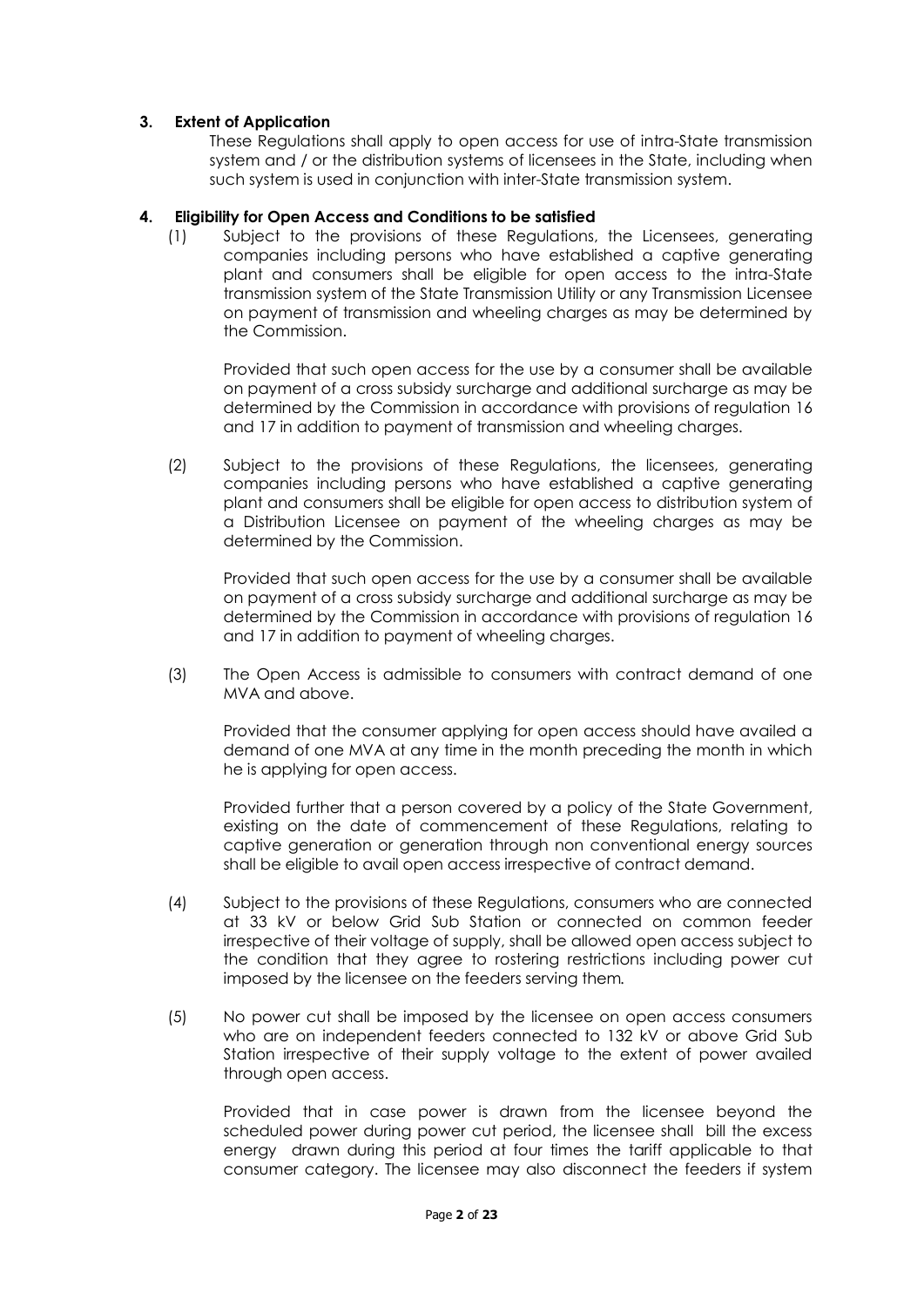conditions so warrant and no compensation shall be paid for the un-utilised open access power. The supply shall be restored on submission of written undertaking to adhere to the schedule. In case the default persists for a continuous period of 3 days, the facility of open access shall be liable to be withdrawn for a month.

- (6) The consumers availing single point supply from Discom and making electricity available to multiple users shall not be eligible to avail open access.
- (7) A person having been declared insolvent or bankrupt or having outstanding dues against him for more than 2 months billing of Transmission or Distribution Licensee, shall not be eligible for open access.

### **5. Special Provisions for existing Distribution Licensees**

The Distribution Licensees, using intra-State transmission system and the distribution system in the State under an existing agreement or arrangement on the date of coming into force of the RERC (Terms and Conditions for Open Access) Regulations, 2004, shall be entitled to continue to avail open access to such transmission and distribution system on the same terms and conditions for the term of the existing agreement or arrangement on payment of transmission charges and wheeling charges as may be determined by the Commission.

### **6. Provisions for existing consumers and generating companies**

The existing consumer or an existing generating company other than the licensees availing open access under government policy or under agreements entered on the date of coming into force of RERC (Terms and Conditions for Open Access) Regulations, 2004 may continue to avail open access on terms and conditions laid down under these Regulations to the extent they are not covered by any policy directive by the State Government to the Commission.

## **7. Categorisation of Intra-State Open Access Customers**

Subject to the provisions of regulations 5 and 6, the open access customers shall be classified into the following categories:

- (1) Long term open access customer A person who has availed or intends to avail access of intra-State transmission system and/or distribution system under these regulations for a period of at least 12 years but not exceeding 25 years.
- (2) Medium term open access customer A person who has availed or intends to avail access of intra-State transmission system and/or distribution system under these Regulations for a period of at least three months but not exceeding 3 years.
- (3) Short term open access customer A person who has availed or intends to avail access of intra-State transmission system and/or distribution system under these Regulations for a period upto one month at a time.

## **8. Allotment Priority**

The priority for allowing open access to persons other than those covered by regulations 5 and 6 shall be decided on the following criteria:

(a) A Distribution Licensee shall have the first priority in allotment of open access capacity irrespective of whether the open access request is for long term, medium term or short term;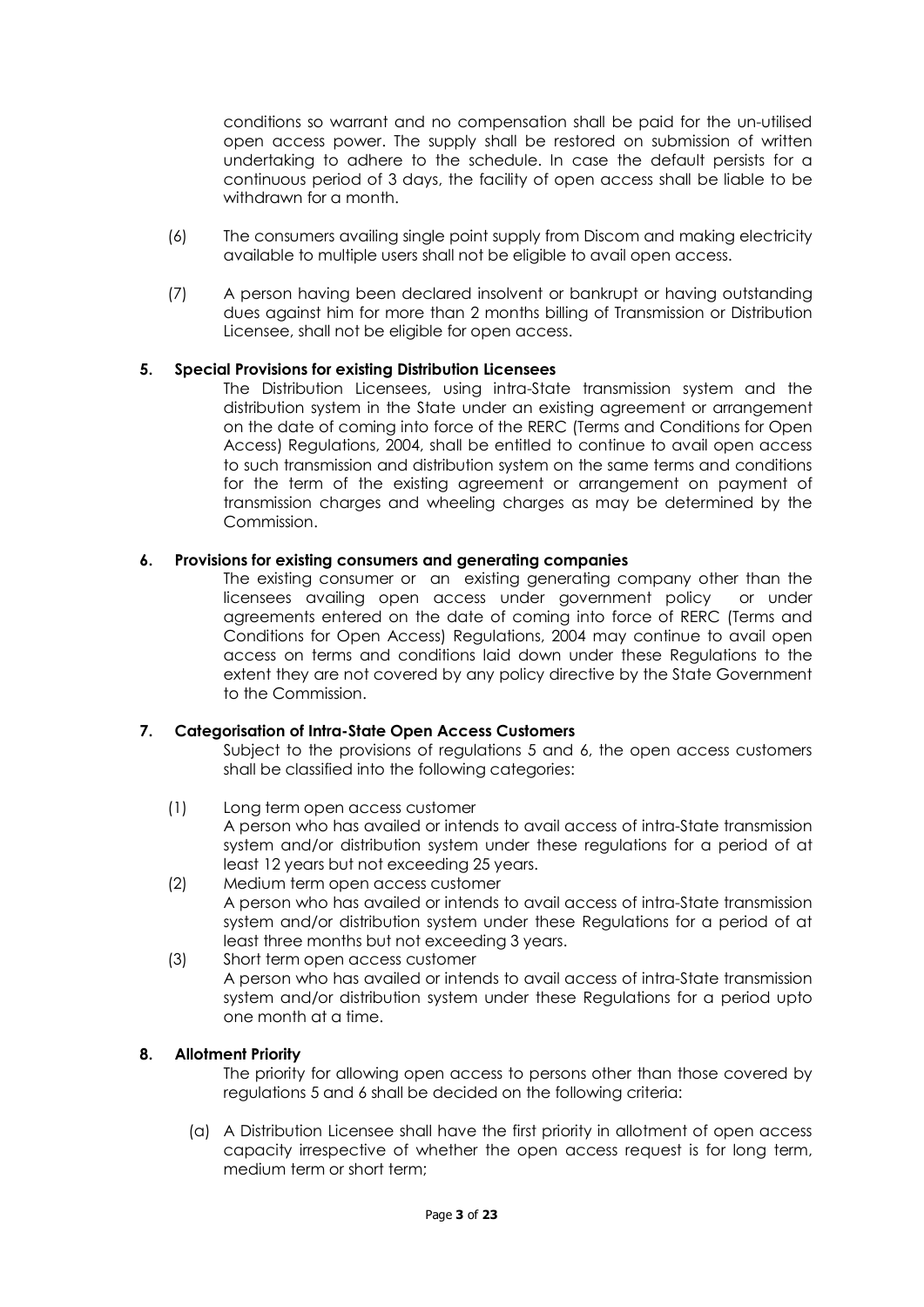- (b) The applicant for long term open access other than Distribution Licensee shall have the priority next to the Distribution Licensee;
- (c) The applicant for medium term open access shall have the priority next to the long term open access applicants;
- (d) The applicant for short term open access shall have the priority next to the medium term open access applicants;
- (e) An existing open access customer shall have priority higher than new open access applicant under respective category provided the existing open access customer applies for renewal within the timeframe specified under these Regulations;
- (f) When the requirement projected by an applicant is more than the available capacity and the said applicant is not able to limit his requirement to the available capacity, the request of applicant having next lower priority shall be taken up for consideration;
- (g) All applications for long term or medium term or short term open access shall be processed on first-come-first-served basis separately for each of the aforesaid types of open access.

Provided that applications received during a month or upto the date specified under these Regulations shall be construed to have arrived concurrently;

Provided further that while processing applications for medium term open access received during a month, the applicant seeking access for a longer term shall have higher priority.

### **9. Detailed Procedure and Criteria for allowing Open Access**

- (1) The Transmission Licensee and Distribution Licensee shall provide open access to its transmission and distribution system under these Regulations as provided in the Electricity Act, 2003.
- (2) Subject to provisions of these Regulations, the State Transmission Utility in consultation with SLDC shall prepare the detailed procedure for grant of open access including requisite formats and submit to the Commission for approval within 30 days of publication of these Regulations in Official Gazette. The detailed procedure shall be issued by STU after approval of the Commission.
- (3) The detailed procedure shall, in particular, include:-
	- (a) Format for application of Long Term Open Access;
	- (b) Format for application of Medium Term Open Access;
	- (c) Format for application of Short Term Open Access;
	- (d) Proforma for No Objection Certificate from Distribution Licensee;
	- (e) Standard formats for Open Access Agreements;
	- (f) Proforma of Undertaking;
	- (g) Commercial terms and conditions as per sub-regulation 24 (3);
	- (h) Guidelines for curtailment of Open Access;
	- (i) Illustrative example for computation of penalty in case a consumer of Distribution Licensee availing open access exceeds the admissible drawal as per regulation 26;
	- (j) General instructions.
- (4) Before awarding long term open access, the State Transmission Utility/ Distribution Licensee shall consider the planned augmentation of intra-State transmission system/ distribution system.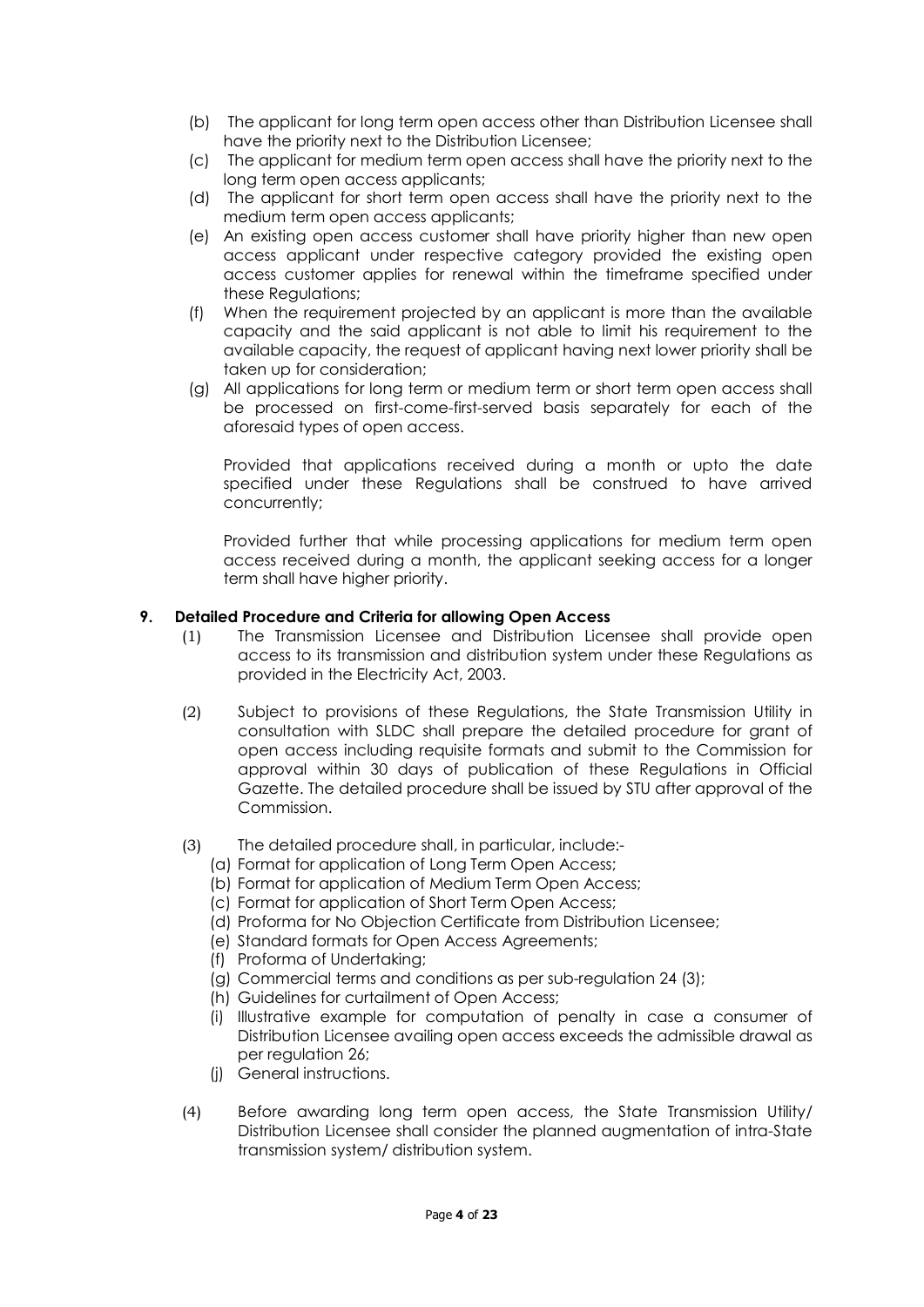(5) Medium term open access & short term open access shall be granted if the resultant power flow can be accommodated in the existing transmission/ distribution system or the transmission / distribution system under execution.

Provided that no augmentation shall be carried out to the transmission/ distribution system for the sole purpose of granting medium term open access and short term open access.

Provided further that construction of a dedicated transmission/ distribution line shall not be construed as augmentation of the transmission/distribution system for the purpose of this regulation.

- (6) An applicant may be required to construct a dedicated line to the point of connection to enable connectivity to the grid, as decided by the State Transmission Utility or Distribution Licensee as the case may be.
- (7) The capacity available for open access between the injection point and drawal point shall be evaluated after considering the following factors:
	- (i) The anticipated power flow, based on the load flow studies, on the transmission/distribution system which is forming part of evacuation system of generating station at rated output after considering "N-1" contingency;
	- (ii) Maximum power flow recorded in the previous year on the transmission/distribution system. Thereafter, a growth of 5% per annum in the transmission system and 10% per annum in the distribution system shall be considered;
	- (iii) All the capacity allotted for open access customers for the period under consideration is required to be considered;
- (8) For the purpose of clause 9(7), transmission system capacity for interconnected system between point of injection and point of drawal shall be based on load flow studies, taking into consideration the planning criterion as per clause 3.5 of IEGC as amended from time to time normally considering rated transformation capacity of GSS and surge impedance loading of transmission lines.

Provided that: -

- (i) For a double circuit line not emanating from a generating station, outage of a single circuit shall be considered;
- (ii) For single circuit line or single transformer only, between point of injection and point of drawal, outage of line or transformer shall not be considered;
- (iii) For shorter length of line, higher capacity may be considered based on voltage regulation and conductor size.
- (9) Intending customer shall be informed of the relevant system conditions while allotting capacity.

## **10. Procedure for Long Term Open Access**

(1) A long term intra-State open access customer shall file an application to the Nodal Agency with details such as capacity needed, generation planned or power purchase contracted, point of injection, point of drawal, duration of availing open access and any other additional information that may be required by the Nodal Agency.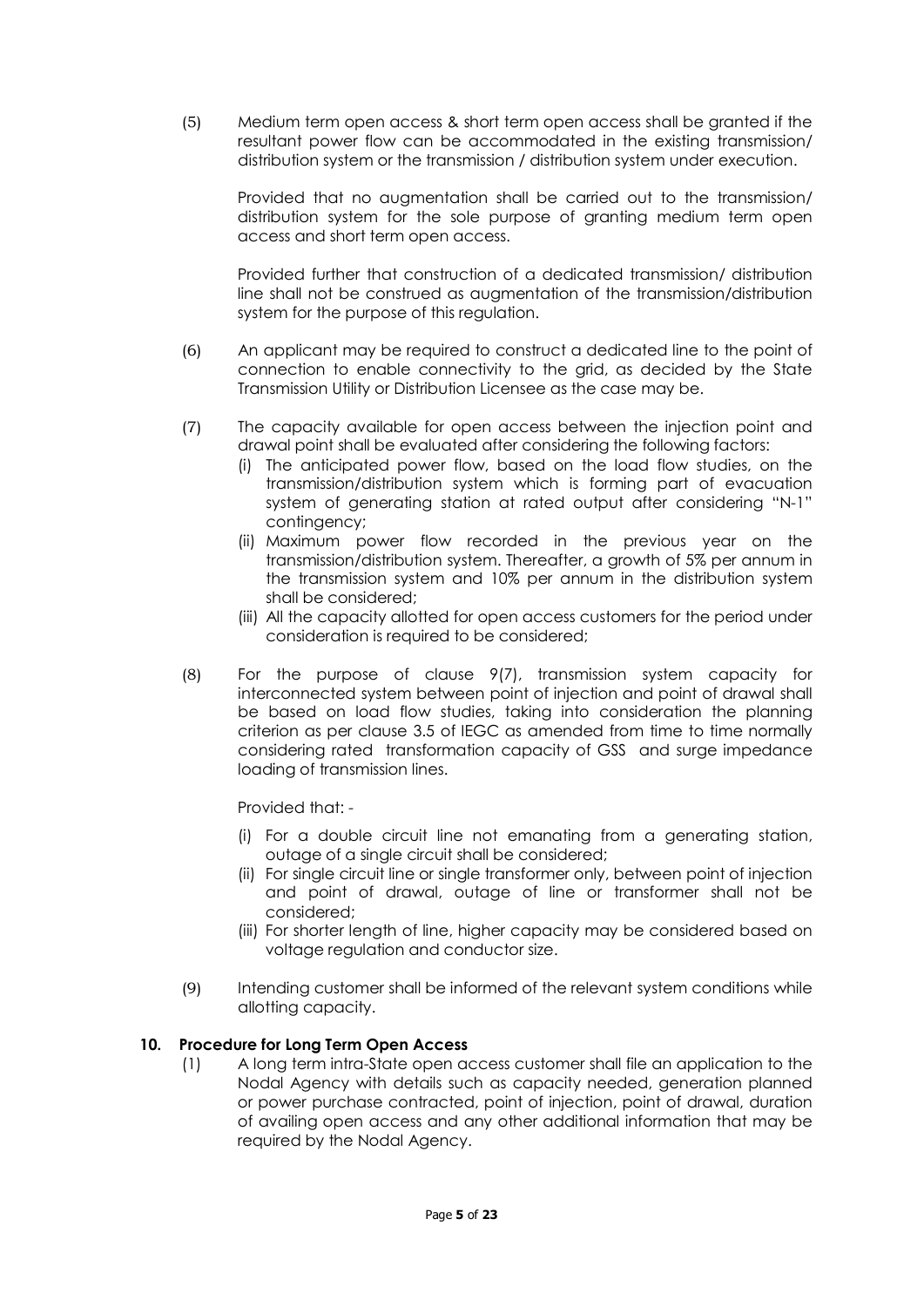Provided that in cases where there is any material change in location of the applicant or change by more than 10 percent in the quantum of power to be interchanged using the intra-State transmission system or distribution system or a change in duration for availing open access, a fresh application shall be made, which shall be considered in accordance with the provisions of these Regulations.

- (2) A customer intending to avail open access shall also submit a copy of his application to the Distribution Licensee(s) of his area of supply.
- (3) The application shall be submitted in the format prescribed in the detailed procedure.
- (4) The application shall be accompanied by a non refundable fee of Rs. 100000/- (Rs. One lac only) in the name and in the manner laid down in the detailed procedure.
- (5) The application shall be accompanied by a bank guarantee, corresponding to Rs. 10000/MW (Rs. Ten Thousand per MW) of the total power to be transmitted, from a Nationalized or Scheduled Bank valid for a period of one year in favour of STU, in addition to the specified application fee.
- (6) The bank guarantee shall be kept valid and subsisting till the commencement of long term open access. The bank guarantee may be encashed by the STU, if the application is withdrawn by the applicant or the long term open access rights are relinquished prior to the start of such rights, i.e., the day on which open access starts.
- (7) The State Transmission Utility shall, in consultation with State Load Dispatch Centre, Transmission and Distribution Licensees and based on system studies by the concerned licensee or otherwise, assess the capacity available and communicate the decision to the applicant within 60 days of the receipt of the application.

Provided that if, in the opinion of the State Transmission Utility, further system strengthening of transmission/distribution system is essential before providing long term open access, the State Transmission Utility shall intimate the cost estimates, likely completion schedule and estimated date from which open access shall be allowed after system strengthening within 90 days of the receipt of the application.

Provided further that if system strengthening of network of Distribution Licensee is required, the cost estimate & likely completion schedule shall be intimated by Distribution Licensee to the STU within 45 days of receipt of application.

(8) The customer shall accordingly deposit the estimated amount for works to the STU and the concerned Distribution Licensee, as the case may be.

Provided that in case the applicant does not agree to avail open access with system strengthening, his application shall be rejected and the Bank Guarantee shall be released.

(9) In case a subsequent application for grant of LTOA is received within 5 years of grant of LTOA to a previous applicant wherein the dedicated system created at the expense of previous applicant can be used, then the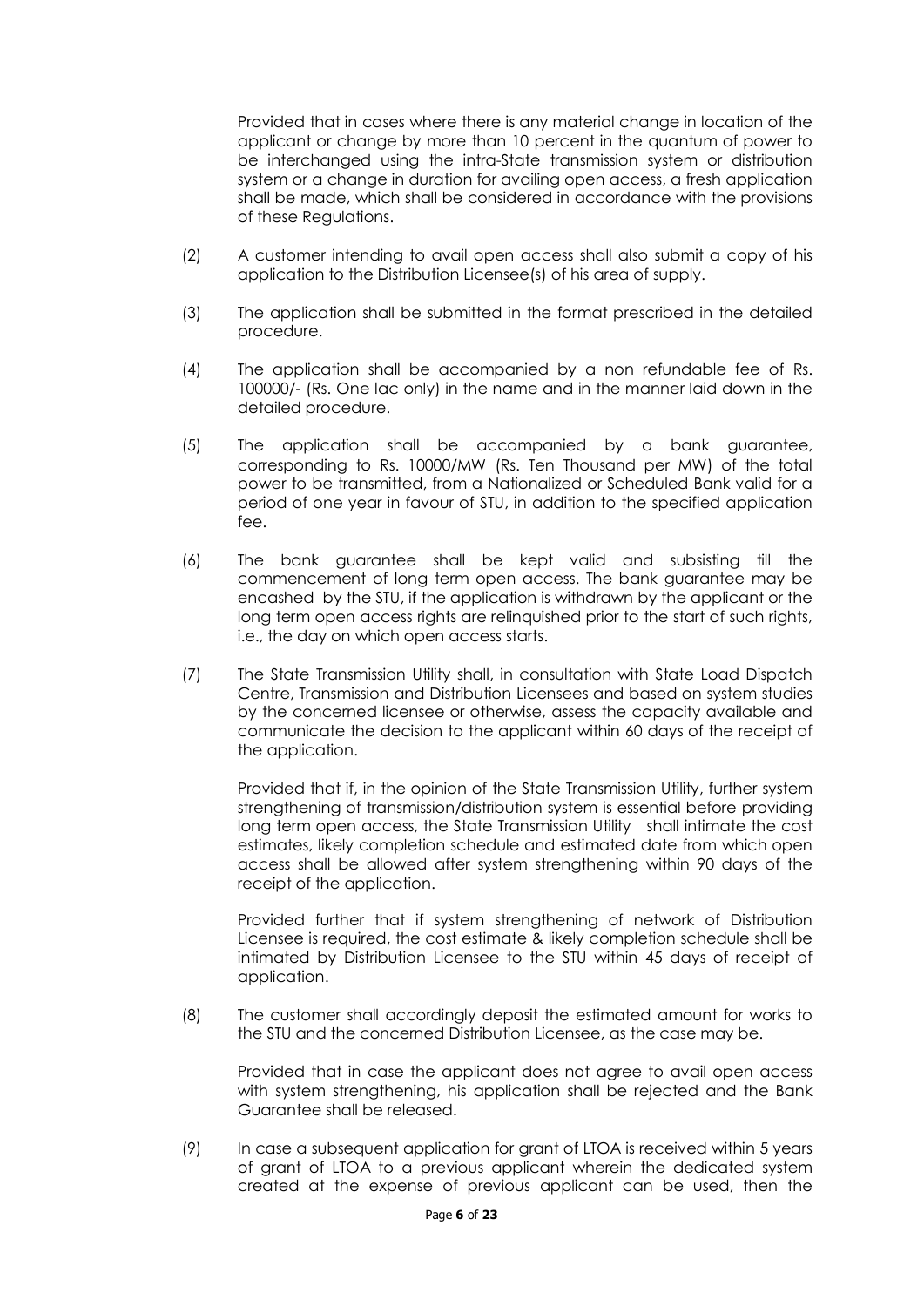subsequent applicant shall reimburse cost for use of such dedicated system to the previous applicant on proportionate basis of the capacity for which LTOA is granted to both applicants. This arrangement shall be subject to mutual consent of both parties.

(10) Before the expiry of the period of long term open access, the same may be extended by the State Transmission Utility on receipt of a written request from such customer accompanied by a fee as prescribed at sub regulation (4) above.

Provided that such request is submitted at least one year prior to the date on which the long term open access allowed ends. The long term open access customer shall clearly mention in the request the period for which extension is required.

(11) A customer seeking long term open access on inter-State network in conjunction with intra-State network shall submit application as detailed in sub regulation (1) above to the Nodal Agency, alongwith a copy to the Distribution Licensee of his area of supply, for issue of no objection certificate/concurrence/prior standing clearance accompanied with fee and bank guarantee as prescribed in sub regulation (4), (5) and (6) above. The application shall be processed as per sub regulation (7), (8) and (9) above. "

## **11. Procedure for Medium Term Open Access**

(1) A medium term intra-State open access customer shall file an application to the Nodal Agency with details such as capacity needed, generation planned or power purchase contracted, point of injection, point of drawal, duration of availing open access and any additional information as may be required by the Nodal Agency. The application shall be accompanied by a certificate from STU/Distribution Licensee, as the case may be, to the effect that ABT compliant meters are installed as per relevant Regulations.

Provided that in cases where there is any material change in location of the applicant or change by more than 10 percent in the quantum of power to be interchanged using the intra-State transmission system or distribution system or a change in duration for availing open access, a fresh application shall be made, which shall be considered in accordance with the provisions of these Regulations.

- (2) A consumer intending to avail open access shall also submit a copy of his application to the Distribution Licensee of his area of supply.
- (3) The application shall be submitted in the format prescribed in the detailed procedure.
- (4) The application shall be accompanied by a non refundable fee of Rs. 20000/- (Rs. Twenty Thousand Only) in the name and in the manner laid down in the detailed procedure.
- (5) The start date of the medium term open access shall not be earlier than 5 months and not later than 1 year from the last day of the month in which application has been made.
- (6) The Nodal Agency shall seek No Objection Certificate from the concerned Distribution Licensee, in case the applicant is the consumer of the Distribution Licensee, before granting open access to any customer.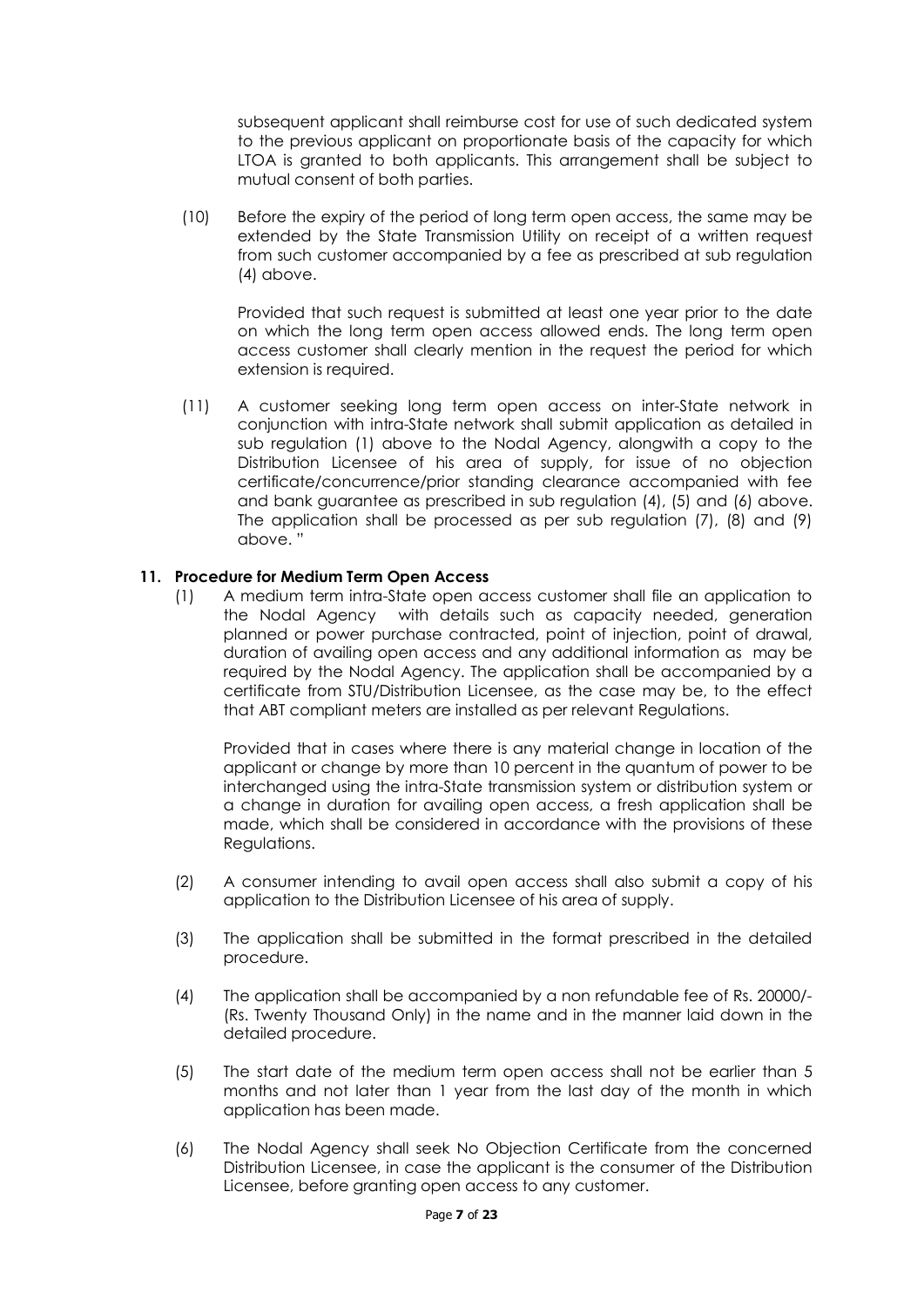- (7) The application shall be disposed off within 30 days from the last day of the month in which the application was received.
- (8) On being satisfied that the specified requirements with respect to criteria for granting medium term open access are met, the Nodal Agency shall grant medium term open access for the period stated in the application.

Provided that for reasons to be recorded in writing, and with the consent of the applicant, the Nodal Agency may grant medium term open access for a period less than that sought for by the applicant.

Provided further that in case the open access capacity available is less than capacity sought and there are two or more applications for same period, then the available capacity shall be proportionally allotted to each applicant if they so consent.

- (9) After grant of medium term open access, the State Load Despatch Centre shall keep in view the allowed medium term open access contracted demand while processing requests for short term open access received under these Regulations.
- (10) Before the expiry of the period of medium term open access, the same may be extended by the Nodal Agency on receipt of a written request from such customer accompanied by a fee as prescribed at sub regulation (4).

Provided that such request is submitted at least one month prior to the date on which the medium term open access allowed ends. The medium term open access customer shall clearly mention in the request the period for which extension is required.

- (11) A medium term open access customer may relinquish rights, fully or partly, by giving at least 30 days prior notice to the Nodal Agency by making payment of compensation as per these regulations.
- (12) A customer seeking medium term open access on inter-State network in conjunction with intra-State network shall submit application as detailed in sub regulation (1) above to the Nodal Agency for issue of no objection certificate/ concurrence/ prior standing clearance accompanied with fee as prescribed in sub regulation (4) above and a no objection certificate from the concerned Distribution Licensee in case the applicant is consumer of Distribution Licensee.

## **12. Procedure for Short Term Open Access**

## **(1) Open Access in advance:**

(i) An application for seeking intra-State short term open access in advance, may be submitted to the Nodal Agency for a period upto fourth month, considering the month in which the application is made being the first month;

Provided that separate application shall be made for each month and each transaction.

- (ii) The application shall be submitted in the format prescribed in the detailed procedure;
- (iii) The application shall contain details such as capacity required, generation planned or power purchase contracted, point of injection, point of drawal,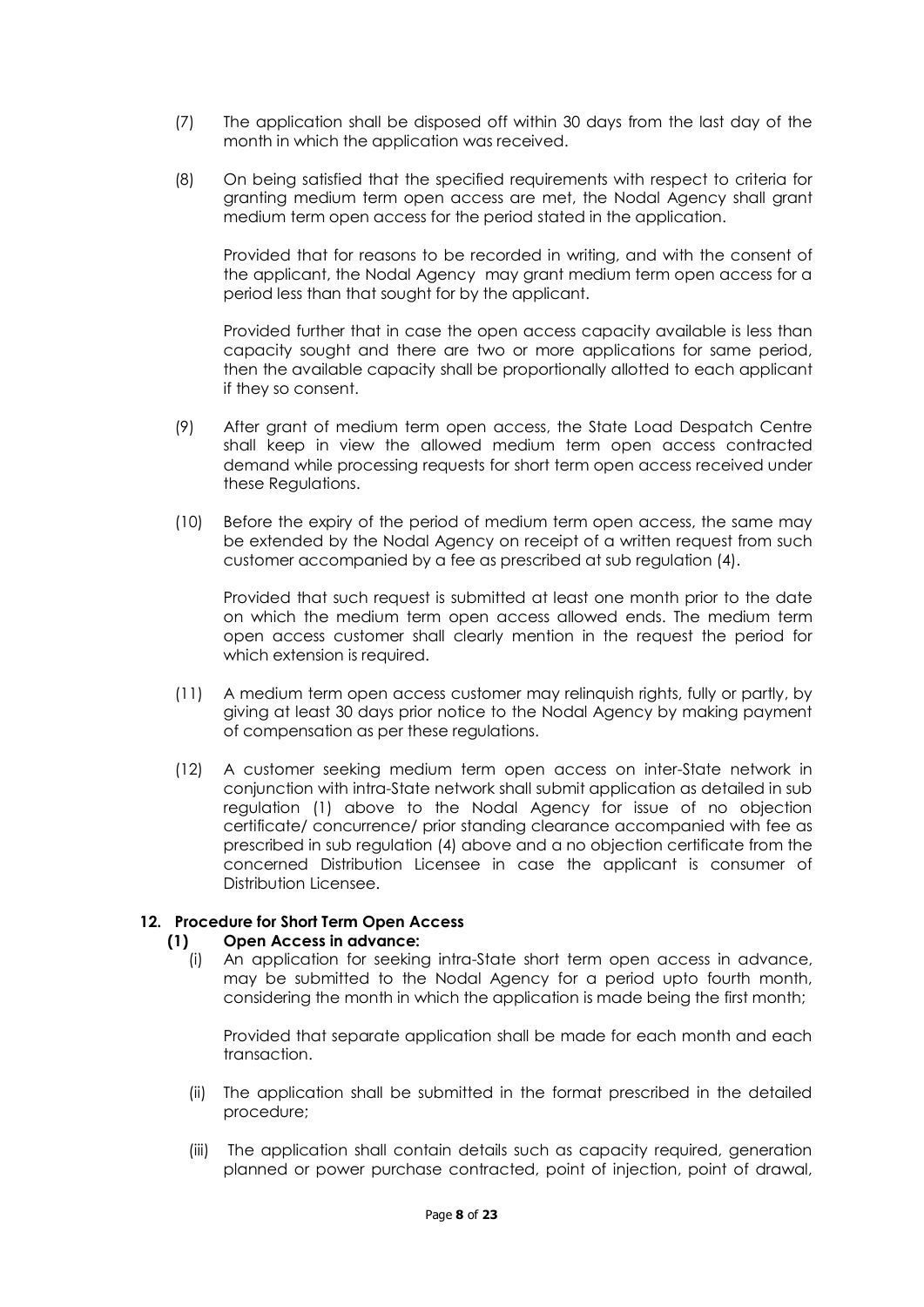duration of availing open access, details of other open access approved/applied if any during the period for which open access is applied alongwith requisite undertaking and such other additional information as may be required by the Nodal Agency. The application shall be accompanied by a certificate from STU/Distribution Licensee, as the case may be, to the effect that ABT compliant meters are installed as per relevant Regulations along with non-refundable application fee amounting to Rs 5000/- (Rs. Five Thousand Only) through demand draft;

Provided that if the open access is sought for the first time or quantum of open access is changed from the previously approved quantum, the application shall also be accompanied by a No Objection Certificate from the concerned Distribution Licensee(s) in the proforma prescribed in the detailed procedure.

- (iv) An application for grant of short term open access commencing in any month including the request for extension of existing open access accompanied with application fee as above may be submitted in a cover marked "Application for Short Term Open Access in advance for the month(-–)" up to 15th day of the preceding month to SLDC. For example, application for grant of open access commencing in the month of July shall be submitted up to 15th day of June;
- (v) Nodal Agency shall acknowledge receipt of the application by indicating time and date on "ACKNOWLEDGEMENT" to the applicant;
- (vi) A customer intending to avail intra-State short term open access shall furnish a copy of the application to the Transmission and Distribution Licensee of his area of supply;
- (vii) The Nodal Agency shall take a decision on the applications for intra-State short term open access in the manner provided below;
- (a) All applications received up to 15th day of the month shall be taken up for consideration together and processed as per allotment priority criteria specified in these Regulations;
- (b) The Nodal Agency, before granting intra-State open access, shall take into consideration the resultant congestion of any element, line or transformer of the transmission and distribution system involved in the proposed short term transaction;

Provided that no system augmentation shall be done in order to allow short term open access to a customer. However, the customer may at his own cost augment the distribution/ transmission system in order to avail open access.

(c) The Nodal Agency shall, after satisfying itself that the application is complete in all respects, convey grant of open access in prescribed format along with schedule of payments to the applicant latest by 22nd day of the month in which applications were received or otherwise the Nodal Agency shall record the reasons in writing in case open access is denied to any applicant.

#### **(2) Limited Period Open Access:**

(i) An application for grant of 'limited period' intra-State open access may be submitted to the Nodal Agency within three days prior to the start date of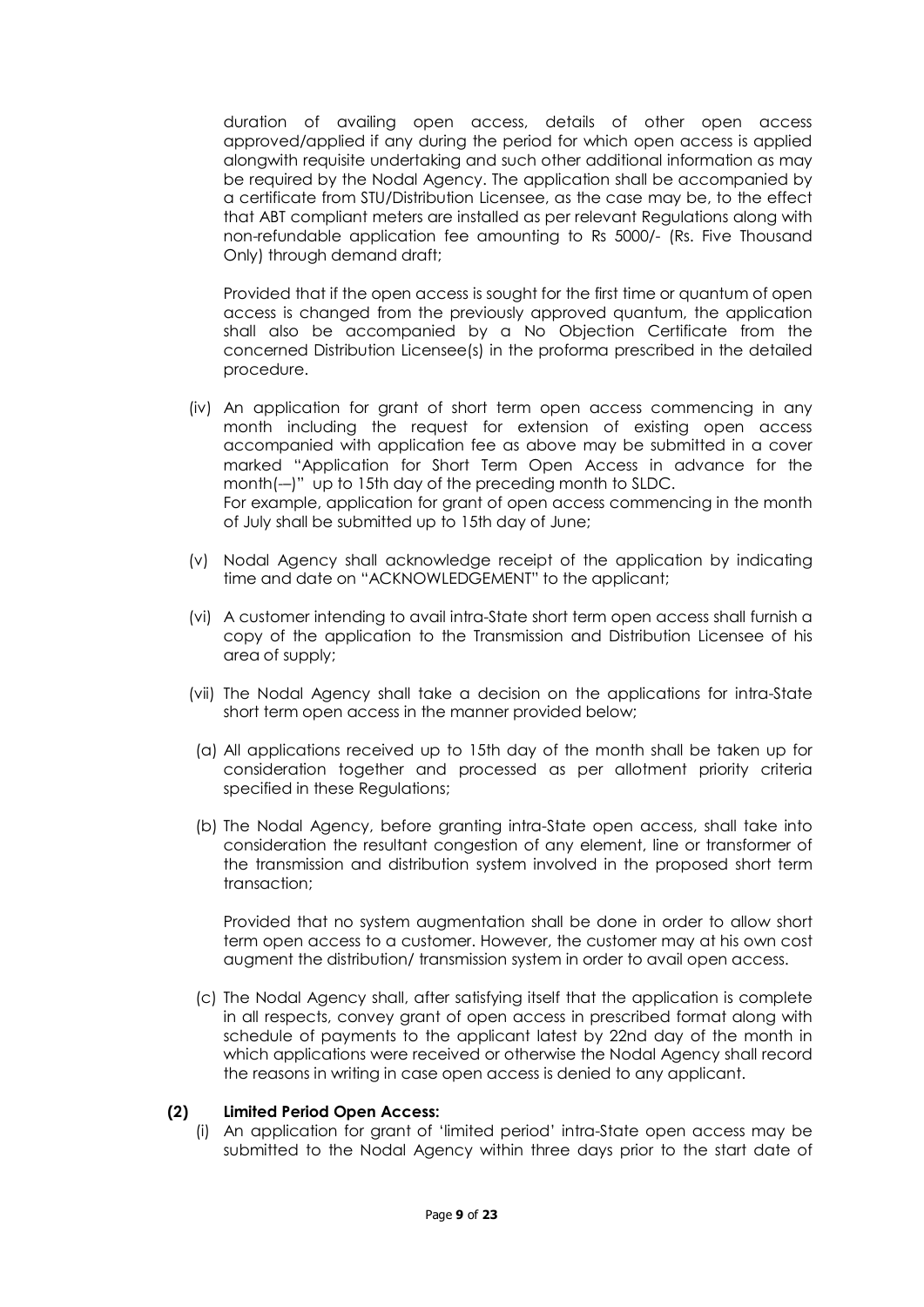open access but not later than 10:00 AM of two days prior to the start date of open access for a maximum period of 5 days;

(ii) The Nodal Agency shall check for resultant congestion due to the proposed 'limited period ' intra-State open access transaction and convey approval by 6:00 PM of two days prior to the start day of open access on first come first served basis in the format prescribed in the detailed procedure;

For example, application for limited period transaction starting from 25th day of July shall be received from 22nd day to 10:00 AM on 23rd day of July for a period upto 29th July and the same shall be disposed off upto 6:00 PM of 23rd July.

(iii) All other provisions for intra-State short term "open access in advance" shall apply for limited period open access.

### **(3) Bidding procedure:**

- (i) If the capacity sought by the customers for "Open Access in advance" for the following month is more than the available capacity or Nodal Agency perceives congestion of any element of transmission and distribution system involved in the transaction, the allocation shall be made through electronic bidding;
- (ii) The decision of Nodal Agency in respect of an expected congestion shall be final and binding on all the parties;
- (iii) Nodal Agency shall convey to the applicants, the information of congestion and decision for invitation of bidding indicating floor price in the prescribed format;
- (iv) Nodal Agency shall also display bidding information on its website;
- (v) The floor price of transmission and wheeling charges determined on the basis of relevant order of the Commission shall be indicated in the prescribed format;
- (vi) The bids shall be accepted on the prescribed format up to the "bid closing time" as indicated in bid invitation notice. Request for modification / amendment to a bid, once submitted, shall not be entertained;
- (vii) If any applicant does not participate in bidding process, his application shall be deemed to have been withdrawn and shall not be processed;
- (viii) Nodal Agency shall not entertain any request for extension of time / date for submission of bids;
- (ix) The bidders shall quote price in denomination in which floor price has been determined;
- (x) The quoted prices shall be stacked in a descending order and allocation of available capacities shall be accorded in such descending order until the available capacity is fully exhausted;
- (xi) In case of a tie in the bid price of two or more applicants, the allocation from the residual available capacity at any stage shall be made in proportion to capacity being sought by such applicants;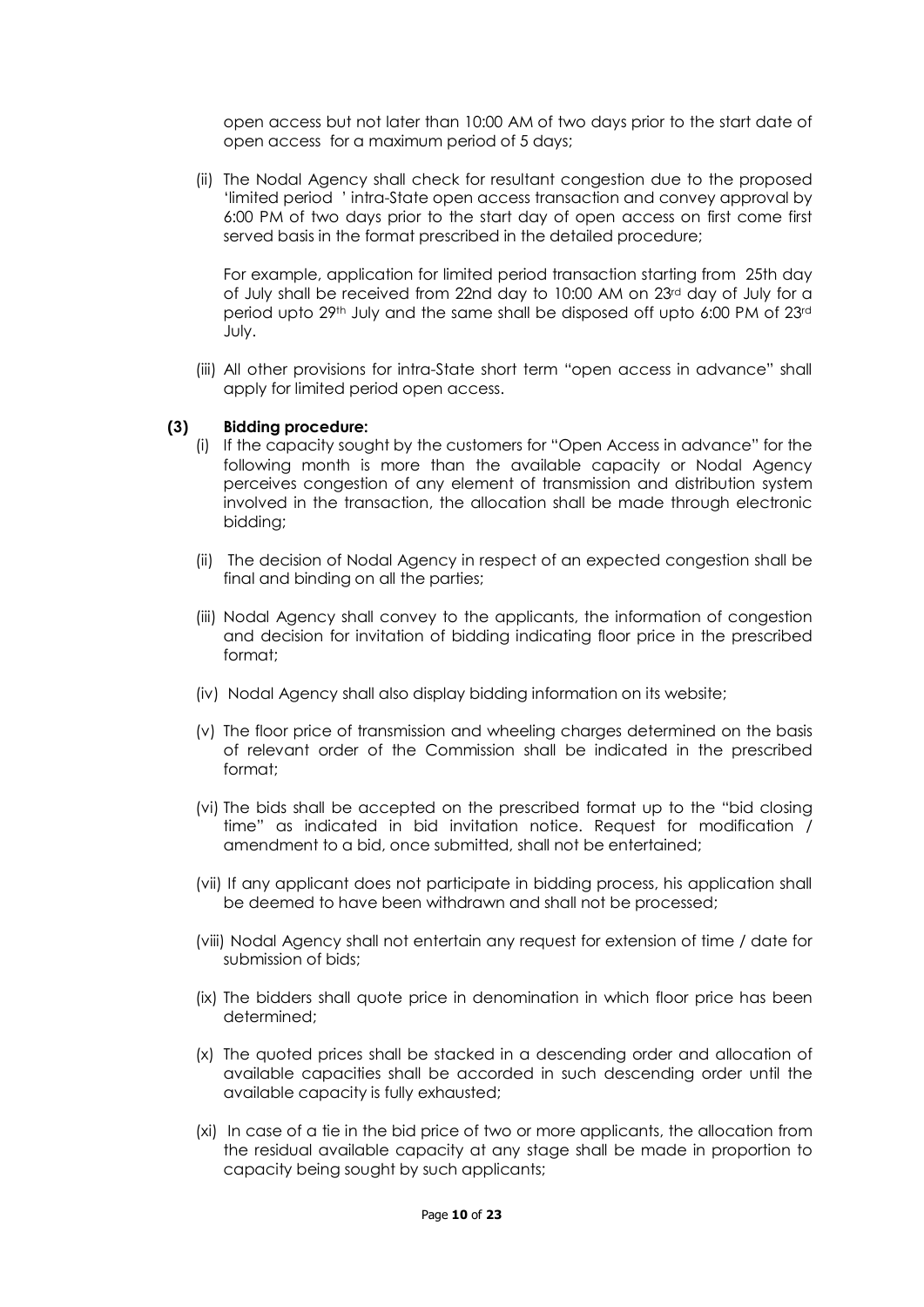- (xii) The open access customers, who are allotted less capacity than sought for, shall pay the price as quoted by them which shall in no case be less than the floor price;
- (xiii) All open access customers, in favour of whom full capacities have been allotted, shall pay the price quoted by the last applicant getting approval of its full quoted capacity;
- (xiv) Nodal Agency shall reject bids which are incomplete, vague in any manner or not found in conformity with the guidelines.
- (4) The capacity reserved for a short term open access customer is strictly nontransferable.
- (5) The capacity available as a result of surrender or reduction or cancellation of the reserved capacity may be assigned to any other short term open access customer in accordance with these Regulations.
- (6) A customer seeking short term open access on inter-State network in conjunction with intra- State network shall submit the application as detailed at sub regulation (1) (iii) to the Nodal Agency for issue of No Objection certificate/ concurrence/prior standing clearance.

### **13. Open Access Agreement/Undertaking**

- (1) A long/medium term open access consumer shall enter into a commercial agreement with the open access supplier. The agreement shall provide, among other things, the eventuality of premature termination of agreement and its consequences on the contracting parties.
- (2) A long/medium term open access customer shall enter into a commercial agreement with the STU for use of state transmission system in accordance with the provisions as may be made in the detailed procedure. In case the connection is made with the network of an intra-State Transmission Licensee other than the STU, the applicant shall sign a tripartite agreement with STU and the intra-State Transmission Licensee.
- (3) A long/medium term open access customer shall enter into a commercial agreement with the Distribution Licensee for use of the distribution system and for stand by and start up supply to meet the outage contingency of generating unit supplying electricity.

Provided that standby and start up supply during a month shall be billed at temporary supply tariff on daily basis as per tariff for supply of electricity notified by the Commission for respective consumer category. However such generator/ consumer shall pay the fixed charges for minimum 42 days in a year.

Provided, further that in case an open access customer does not contract for standby or startup supply, it can apply for temporary supply as and when required to meet the outage contingency as per prevailing terms & conditions of supply of the Distribution Licensee.

(4) A long/medium term open access customer shall enter into a supplementary agreement for any change in the aforesaid agreements for open access supply for: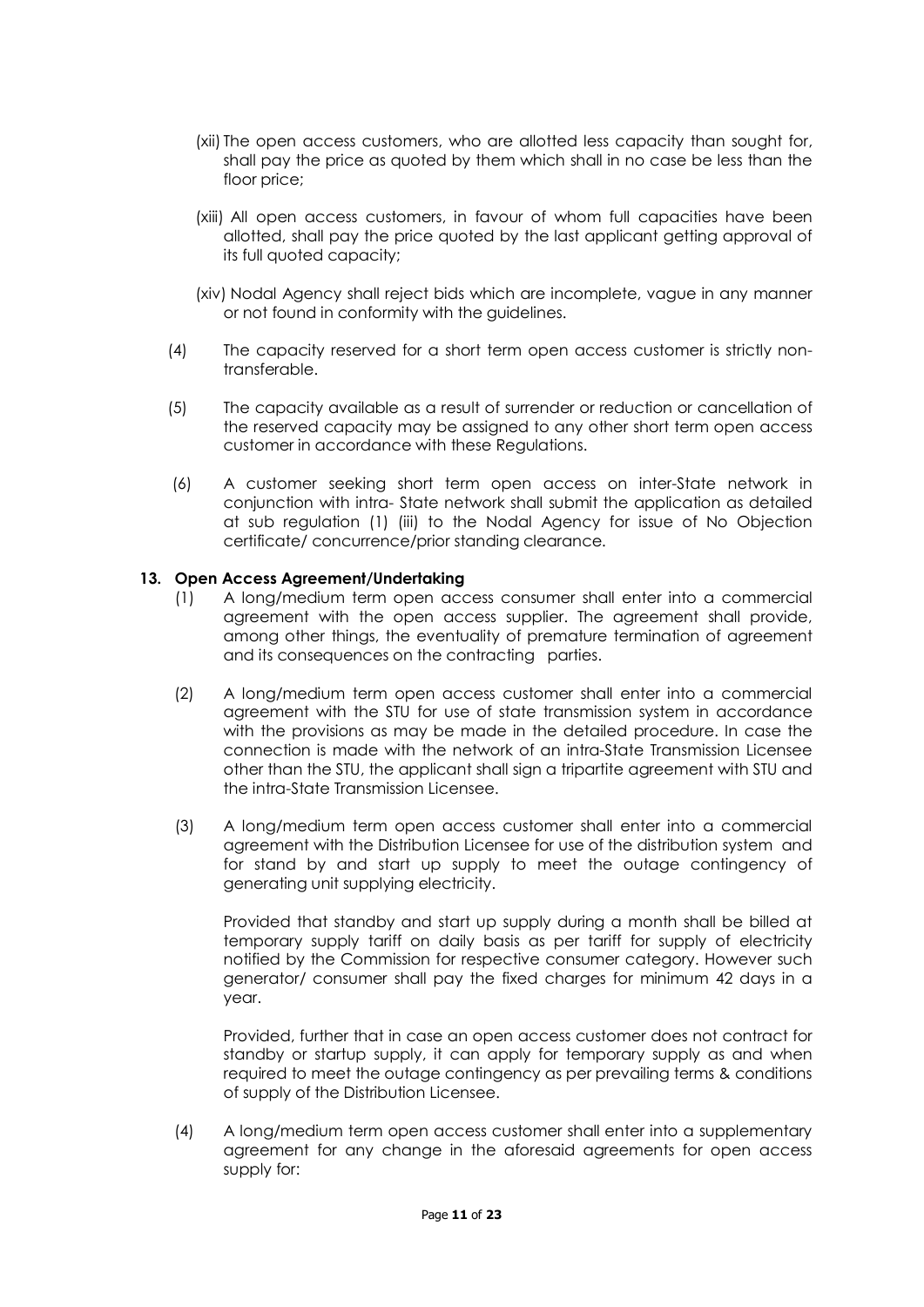- (i) use of STU/ Transmission Licensee's system in the prescribed format and/ or;
- (ii) use of distribution system of Distribution Licensee for HT supply or standby/start up supply.
- (5) The standard formats for open access agreements referred at sub Regulations (2), (3) & (4) shall be issued in the detailed procedure. The agreement executed may have terms and conditions different from such standard agreement formats subject to RERC approval.
- (6) Copies of the agreements executed shall be supplied to the State Load Dispatch Center (SLDC). SLDC shall intimate the open access customer the date from which open access shall be available which shall not be later than 3 days from the date of furnishing of agreements.
- (7) A short term open access customer shall submit an undertaking on Non Judicial Stamp Paper of Rs 100 (Rupees One Hundred Only) to the Nodal Agency alongwith the application as per the proforma prescribed in the detailed procedure. The undertaking shall be based on the RERC Open Access Regulations 2016 as amended from time to time.
- (8) The prevalent HT/EHT power supply agreement with the Distribution/ Transmission Licensee shall continue to exist with the agreements/ undertakings signed as above so far as it is not in-consistent with these Regulations.
- (9) Whenever the open access contract demand and/or stand by and start up supply contract demand are over & above the HT supply contract demand, supply voltage for an open access customer shall be determined on the basis of HT supply contract demand plus open access contract demand and/or stand by & start up supply contract demand.

## **14. Non-Utilisation of Open Access Capacity**

In case an open access customer is unable to utilize full or part of the capacity allotted to him, he shall inform the State Transmission Utility and State Load Despatch Centre and may surrender the capacity allotted to him by serving a notice as detailed below:

- (1) A long term open access customer who has availed open access rights for at least 12 years may relinquish the long term open access rights fully or partly before the expiry of the full term of long term open access, by making payment of compensation for stranded capacity as under:
	- (a) If a long term open access customer submits an application to the Nodal Agency at least 1 (one) year prior to the date from which such customer desires to relinquish the open access rights, he shall be liable to pay no charges;
	- (b) If a long term open access customer submits an application to the Nodal Agency at any time lesser than a period of 1 (one) year prior to the date from which such customer desires to relinquish the open access rights, such customer shall pay an amount equal to 66% of the transmission and wheeling charges , as applicable on the date on which the application for relinquishment of the open access right is made, for the stranded transmission and/ or distribution capacity for the period falling short of a notice period of one (1) year.
- (2) A long term open access customer, who has not availed open access rights for at least 12 (twelve) years, shall pay an amount equal to 66% of the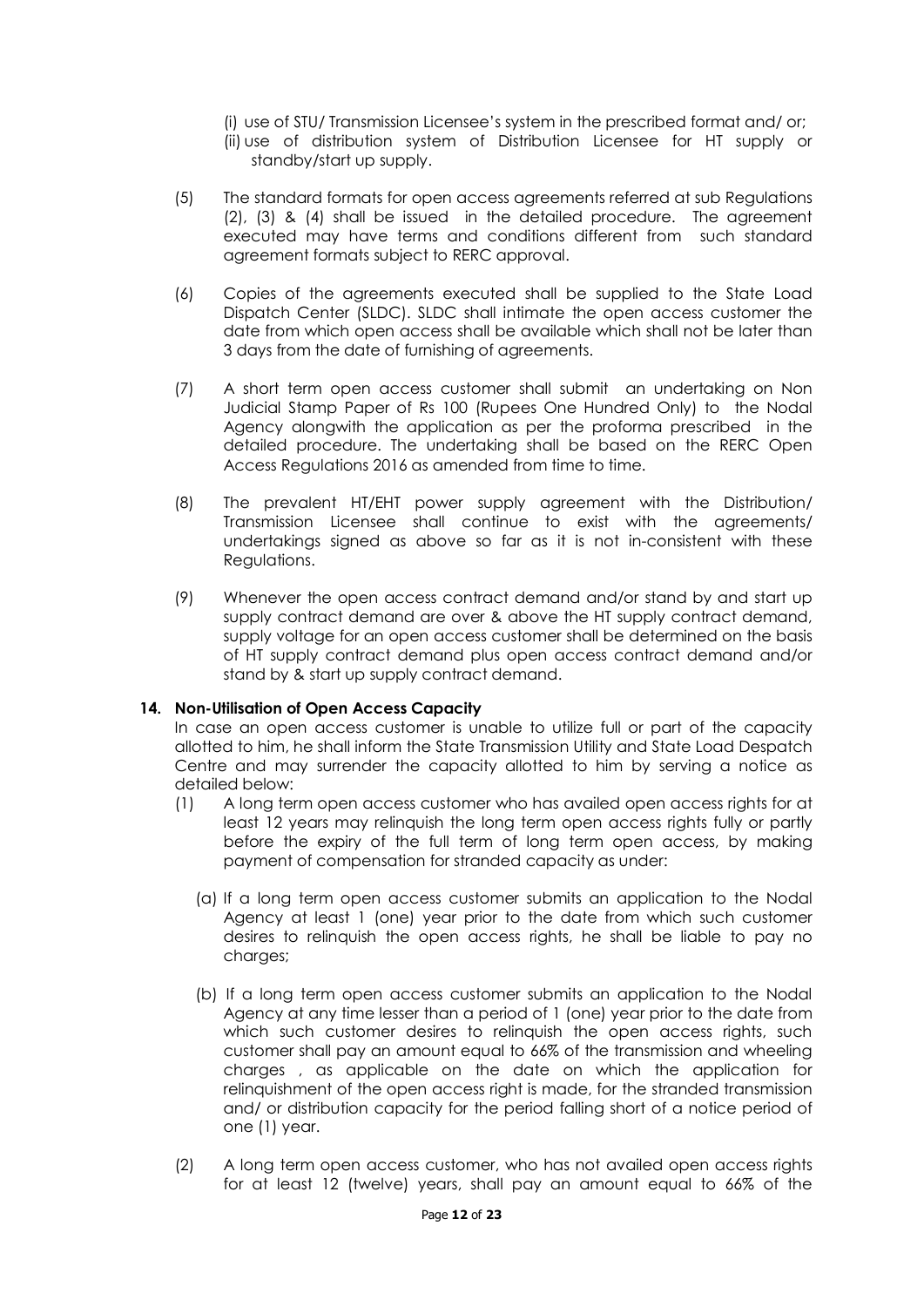transmission and wheeling charges, as applicable on the date on which the application for relinquishment of the open access right is made, for the stranded transmission and/or distribution capacity for the period falling short of 12 (twelve) years of open access rights subject to a maximum period of three years.

Provided that such an open access customer shall submit an application to the Nodal Agency at least 1 (one) year prior to the date from which such customer desires to relinquish the open access rights.

Provided further that in case such an open access customer submits an application for relinquishment of long term open access rights at any time at a notice period of less than one year, then such open access customer shall pay an amount equal to 66% of the transmission and wheeling charges, as applicable on the date from which the open access right is relinquished, for the period falling short of a notice period of one (1) year, in addition to 66% of the transmission and wheeling charges, as applicable on the date on which the application for relinquishment of the open access right is made, for the stranded transmission and/or distribution capacity for the period falling short of 12 (twelve) years of open access rights subject to a maximum period of three years.

- (3) A medium term open access customer may relinquish open access rights, fully or partly, by giving at least 30 days prior notice to the Nodal Agency and such medium term open access customer shall pay applicable transmission and wheeling charges for the period of relinquishment or 30 days whichever is less.
- (4) No refund shall be made by the Distribution/ Transmission Licensee to an open access customer who has created the system at his own cost for availing open access irrespective of whether he avails the open access for full term or partly.
- (5) Short term intra-State open access customer shall not be permitted to relinquish or reduce the alloted capacity. However, the Nodal Agency may allot the surplus capacity available on account of non-utilization by the short term open access customer in such manner as may be found appropriate.

## **15. Charges for Open Access**

(1) The open access customer shall pay the transmission charges and wheeling charges as determined from time to time.

Provided that the transmission and wheeling charges shall be payable on the basis of open access capacity contracted or open access capacity utilized whichever is higher. The excess open access capacity utilized up to 5% of open access capacity allocation occurring to the extent of two time blocks of 15 minutes each during a month shall be exempted.

- (2) In case intra-State transmission system or distribution system is used by an open access customer in addition to inter-State transmission system, transmission charges and wheeling charges shall be payable for use of intra-State system in addition to payment of transmission charges for inter-State transmission.
- (3) The open access charges for consumers availing Net Metering shall be settled in accordance with RERC Net Metering Regulations, 2015 as amended from time to time.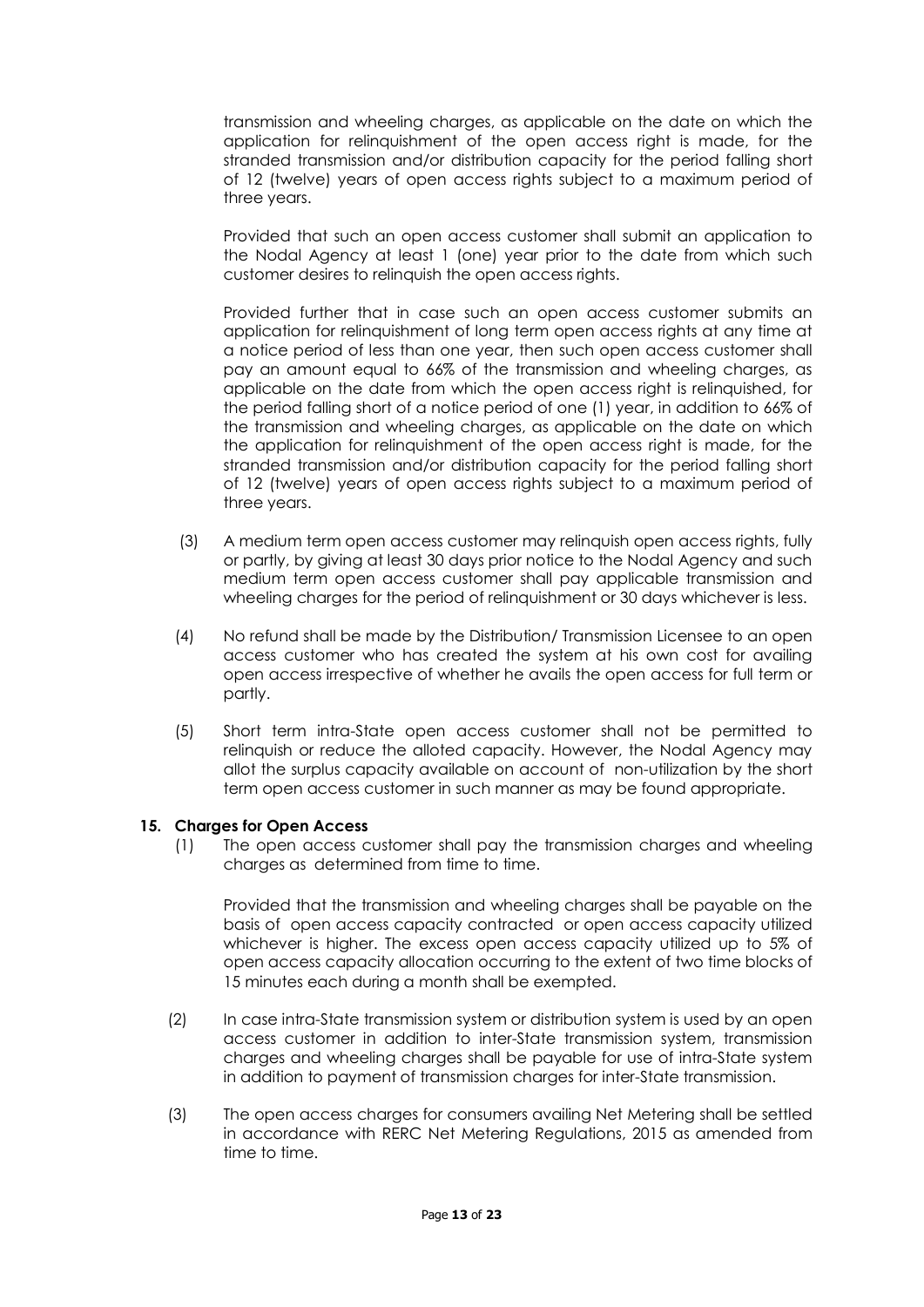### **16. Cross Subsidy Surcharge**

(1) In addition to transmission charges and wheeling charges, a consumer availing open access to the transmission system and/or distribution system shall pay a cross subsidy surcharge worked out in the manner laid down in the Regulations in force from time to time relating to Terms and Conditions of Tariff of Distribution Licensee.

Provided that the surcharge shall also be paid by a consumer who avails electricity from a person other than the Distribution Licensee of its area of supply irrespective of whether it uses the transmission and/or distribution system of the licensee or not.

Provided further that cross subsidy surcharge in respect of open access transactions based on renewable energy based power stations shall be governed as per relevant Regulations in force for determination of tariff of such plants and RERC Net Metering Regulations.

Provided further that no surcharge shall be levied in respect of open access power purchase during the period when full power cut restrictions are imposed by the Distribution Licensee.

(2) The consumers located in the area of supply of a Distribution Licensee but availing open access exclusively on inter-State transmission system shall also pay the surcharge as determined under these Regulations.

### **17. Additional Surcharge**

- (1) A consumer availing open access and receiving supply of electricity from a person other than the Distribution Licensee of his area of supply shall pay to the Distribution Licensee an additional surcharge, in addition to wheeling charges and cross subsidy surcharge, to meet the fixed cost of such Distribution Licensee arising out of his obligation to supply as provided under sub-section (4) of section 42 of the Act.
- (2) The Distribution Licensee whose consumers intend to avail open access shall file a petition to the Commission, along with petition for determination of retail tariff, for determination of the additional surcharge to be levied from open access consumers. The petition shall contain details of quantum of stranded costs and the period over which these remained stranded and would be stranded.
- (3) The Commission shall scrutinize the statement of calculation of such stranded fixed cost submitted by Distribution Licensee and determine the amount of additional surcharge.
- (4) The consumers located in the area of supply of a Distribution Licensee but availing open access exclusively on inter-State transmission system shall also pay the additional surcharge as determined under these Regulations.

#### **18. Metering**

(1) The open access customer shall provide Main Meters, Check Meters and Standby Meters based on voltage, point and period of supply/drawal and tariff category as specified in CEA (Metering Regulations) 2006 and RERC (Metering) Regulations 2007 as amended from time to time, at his own cost.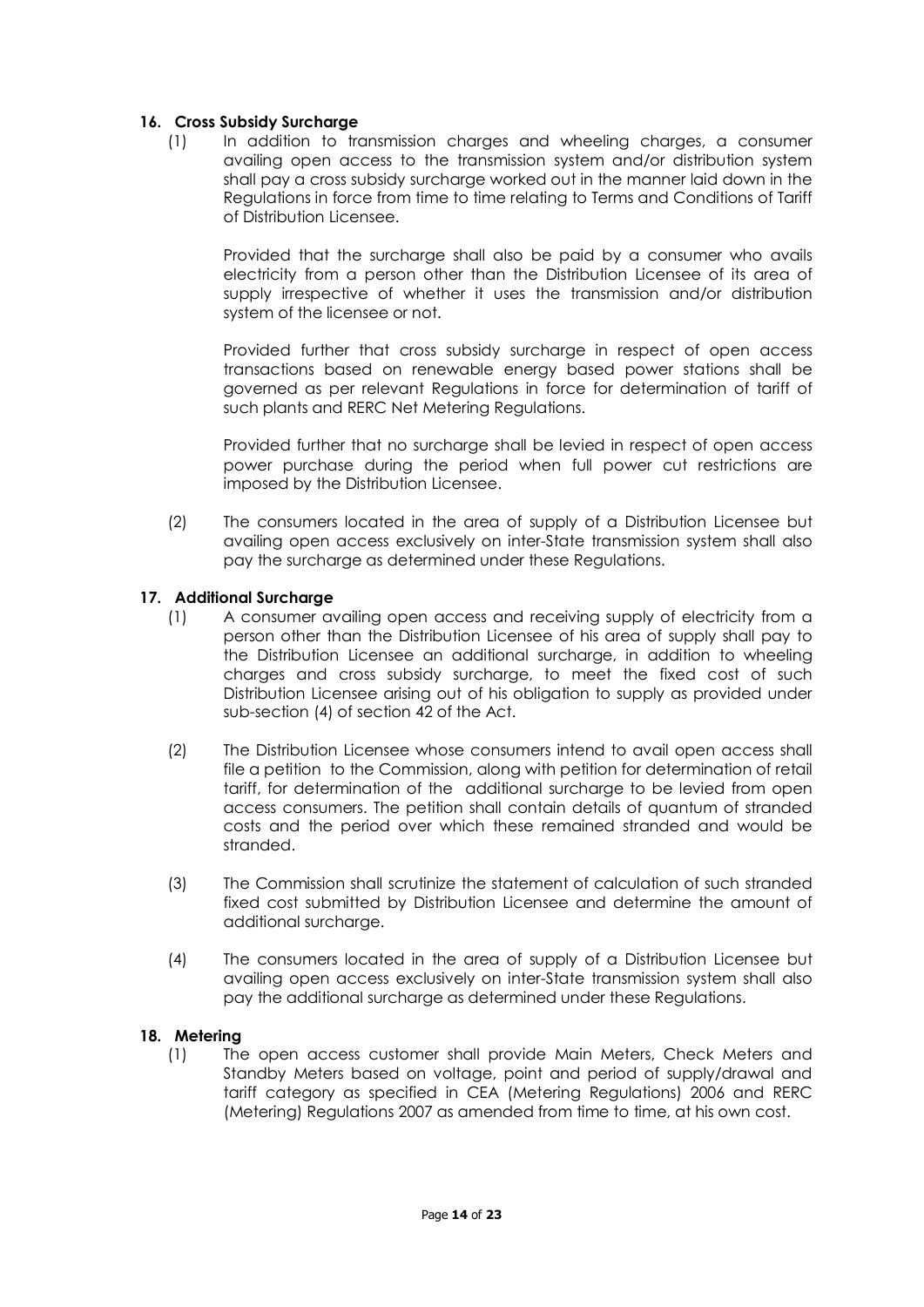- (2) The open access customer shall get his meters tested periodically as specified in RERC Metering Regulations 2007 as amended from time to time after depositing necessary testing fee with the concerned Distribution Licensee.
- (3) The Main, Check and Standby Meters shall be tested, calibrated & sealed by Distribution Licensee in the presence of the other party involved and representative of concerned Transmission Licensee/STU if meter is installed at their grid sub station. Any defective meter shall be replaced within 30 days, failing which the customer shall be disallowed open access.
- (4) Main, Check and Standby Meter readings shall be taken periodically on appointed day and hour by an authorized officer of the Distribution Licensee. The customer or his representative may also be present. The Meter readings shall be immediately communicated to the State Load Dispatch Centre/ Central Billing Station, the customer, the Distribution Licensee effecting supply to the open access consumer, the State Transmission Utility and the Generating Company/ Trader, as the case may be, by the Distribution Licensee, within 12 hours. The Check Meter reading shall be considered if the Main Meter is found to be defective or stopped.

Provided that if difference between the readings of Main and Check Meter vis-à-vis Main Meter reading exceeds twice the percentage error applicable to the relevant class, both meters shall be tested and the one found defective shall be immediately replaced and reading of the other shall be considered.

- (5) Main, Check and Standby Meters shall have facility to communicate its reading to State Load Dispatch Centre/ Central Billing Station on real time basis. The term 'Meter' shall be as defined in RERC (Metering) Regulations in force from time to time.
- (6) In case both the Main Meter as well as Check Meter installed at the drawal/ injection end are found to be defective, the reading of Standby Meter shall be considered. Such reading from the Standby Meter shall be adjusted with the actual line loss between the point of installation of Main Meter and Standby Meter based on data available up to preceding three months.

## **19. Communication Facility**

- (1) The open access customer who is on independent feeder connected to 132 kV or above Grid Sub Stations shall provide for or bear the cost of equipments for communication of power system data such as meter readings, power flow (active and reactive),voltage, frequency and status of switches/transformer taps and others parameters as prescribed by the SLDC up to Sub Load Despatch Centre/ State Load Dispatch Centre with two communication channels on real time basis.
- (2) An open access customer shall have round the clock facility of communication with SLDC and Central Billing Station through: -
	- (i) Telephone /Mobile with S.T.D;
	- (ii) Transmission / receipt of Fax and E-mail.

## **20. State Load Despatch Centre (SLDC) fee and charges**

SLDC fee and charges including scheduling and operating charges shall be payable as specified in the Rajasthan Electricity Regulatory Commission (Levy of fee and charges by SLDC) Regulations, 2004 as amended from time to time.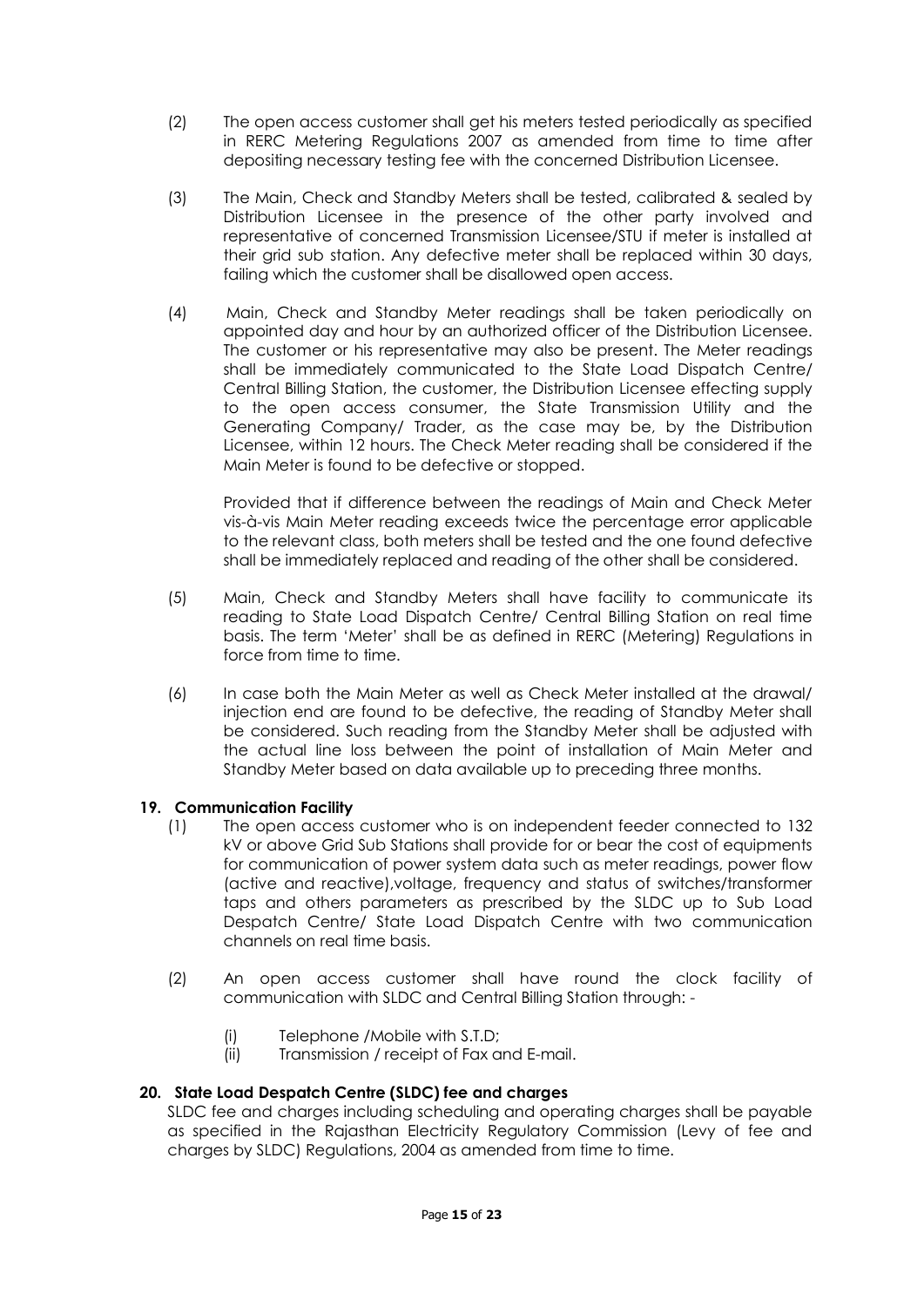# **21. Unscheduled Interchange Pricing**

The payment settlement for mismatch between the schedule and the actual drawal/ injection in both intra-State and inter-State transactions by customers connected to transmission/ distribution network of the State licensees shall be governed by the pricing mechanism as specified below:

- (i) Any under-injection with respect to the schedule approved by the SLDC by an open access customer shall be settled at higher of the applicable deviation rates as notified in CERC Deviation Settlement Mechanism Regulations 2014 amended from time to time or energy charge at the rate of Temporary Tariff applicable for HT (NDS) category as determined by the Commission from time to time;
- (ii) Any over-injection upto 5% in a time block of 15 minutes and averaging upto 1% over a day with respect to the schedule approved by the SLDC by an open access customer shall be compensated at the deviation charge rate at frequency of 50 Hz. or applicable deviation charge rate (as notified in CERC Deviation Settlement Mechanism Regulations 2014 amended from time to time) whichever is less;
- (iii) Any underdrawl with respect to the schedule approved by the SLDC by an open access consumer shall not be compensated and this underdrawl shall be considered to be attributable to the consumer;
- (iv) Any over drawl with respect to the schedule approved by the SLDC by an open access customer who is not a consumer of Distribution Licensee of his area of supply shall be settled at higher of the applicable deviation rates (as notified in CERC Deviation Settlement Mechanism Regulations 2014 amended from time to time) or energy charge at rate of Temporary Tariff applicable for HT (NDS) category as determined by the Commission from time to time;
- (v) Any over drawl with respect to the schedule approved by the SLDC, by an open access customer who is also a consumer of Distribution Licensee of his area of supply, shall be considered as the drawal from Discom and the open access consumer shall be required to pay charges for the excess capacity utilized computed in the manner specified in regulation 26 for the entire month equal to the same percentage of the fixed and energy charges by which percentage the excess demand has actually been availed during the month on the rates specified in the tariff orders in force. However, the excess capacity utilized up to 5% of capacity allocation occurring to the extent of two time blocks of 15 minutes each during a month shall be exempted.

## **22. Reactive Energy Charges**

- (1) Open access consumer shall pay/ receive for the reactive energy charges as follows:
	- Open access consumer pays for VAR drawal when voltage at the metering point is below 97%
	- Open access consumer gets paid for VAR return when voltage is below 97%
	- Open access consumer gets paid for VAR drawal when voltage is above 103%
	- Open access consumer pays for VAR return when voltage is above 103%
- (2) Rate of VAR charges shall be as specified by CERC from time to time.

## **23. Energy Losses**

(1) The transmission losses to the existing Distribution Licensees shall be apportioned to them in proportion to actual energy drawal.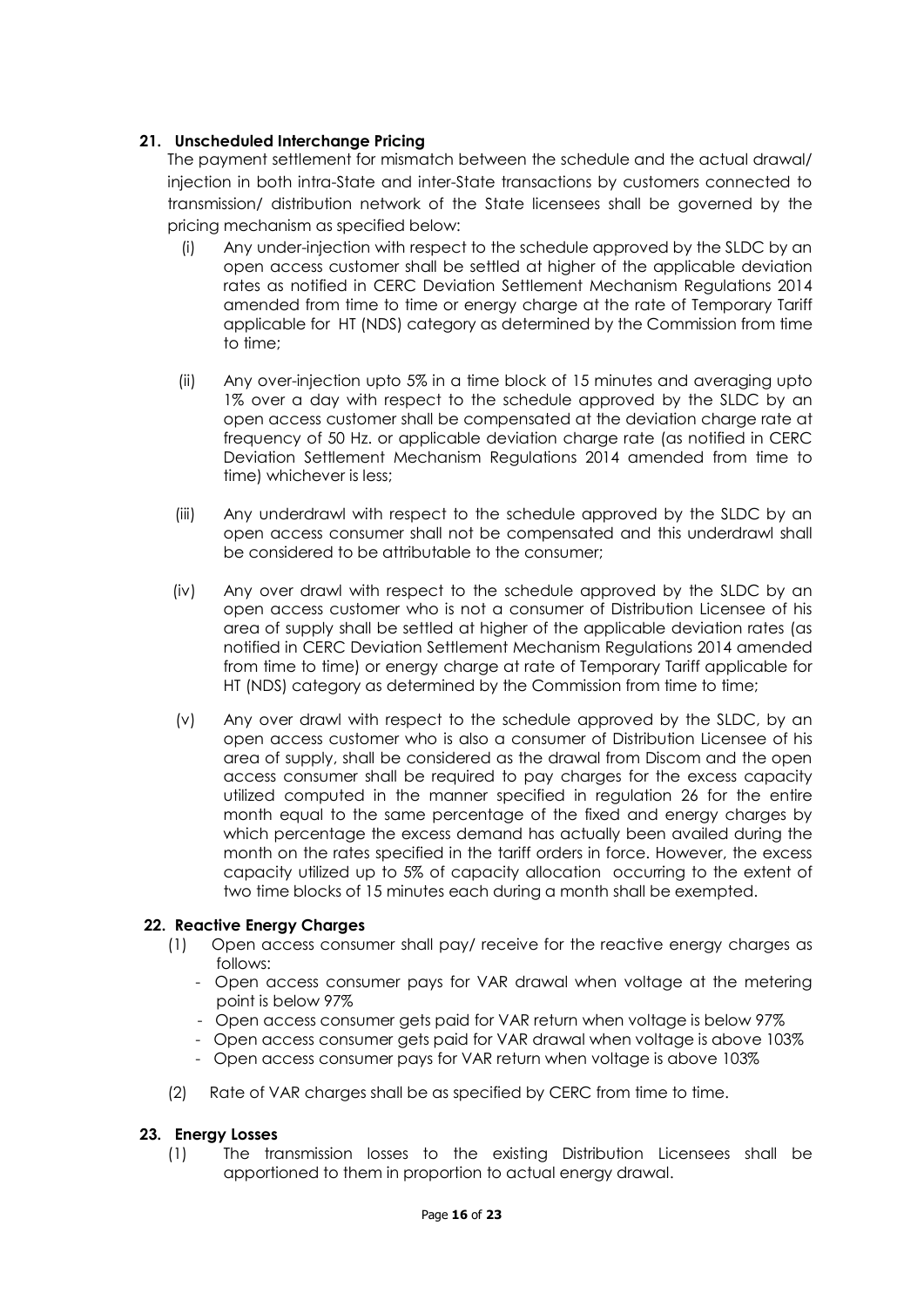- (2) The energy losses of the transmission and distribution system shall be adjusted in proportion to the energy injection/drawal by the open access customer as under:-
	- (a) Transmission losses as approved in ARR and Tariff order for the respective Financial Year;

Provided that in case the tariff order is issued after 1st April of Financial Year, then losses as approved in previous year tariff order shall be applicable up to the date of issue of tariff order for relevant year.

- (b) Distribution system losses as approved by the Commission for the voltage level at which the OA customer is connected.
- (3) The energy losses of the inter-State transmission system shall be adjusted as per the scheme notified by the Central Commission.

#### **24. Payment Security and Other Commercial Conditions**

#### **(1) For Long Term & Medium Term Open Access Customer**

- (a) As a payment security towards transmission charges, open access customer shall deposit an amount equal to 3 months of the transmission charges for allotted open access capacity with the State Transmission Utility;
- (b) As a payment security towards SLDC charges, open access customer shall deposit an amount equal to 3 months of the SLDC fee and charges including scheduling and operating charges for allotted open access capacity with the State Load Dispatch Centre;
- (c) As a payment security towards wheeling charges, cross subsidy surcharge and additional surcharge, a deposit equal to 3 months of billing for these charges for allotted open access capacity shall be maintained with the Distribution Licensee of the area of supply;

Provided that unity power factor shall be considered for the purpose of unit conversion from MVA/kVA to MW/kW or vice versa.

Provided further that, in case of an existing open access customer availing open access for more than a financial year, security shall be revised on the basis of average monthly open access charges of the previous financial year.

Provided further that, the IPPs/ CPPs selling power outside the State, shall also deposit a security towards under injection, if any, with the Distribution Licensee, equivalent to 10% of the proposed monthly contracted generation for sale, at the energy charge rate of HT Industrial tariff, the amount of which shall be recalculated after the actual sale of the previous quarter of the financial year.

(d) Such security may be in the form of cash deposit/ demand draft.

### **(2) For Short Term Open Access Customer**

An open access customer shall pay the transmission charges, SLDC charges, wheeling charges, surcharge, additional surcharge, and such other charges as applicable, in advance for the period for which the open access has been granted.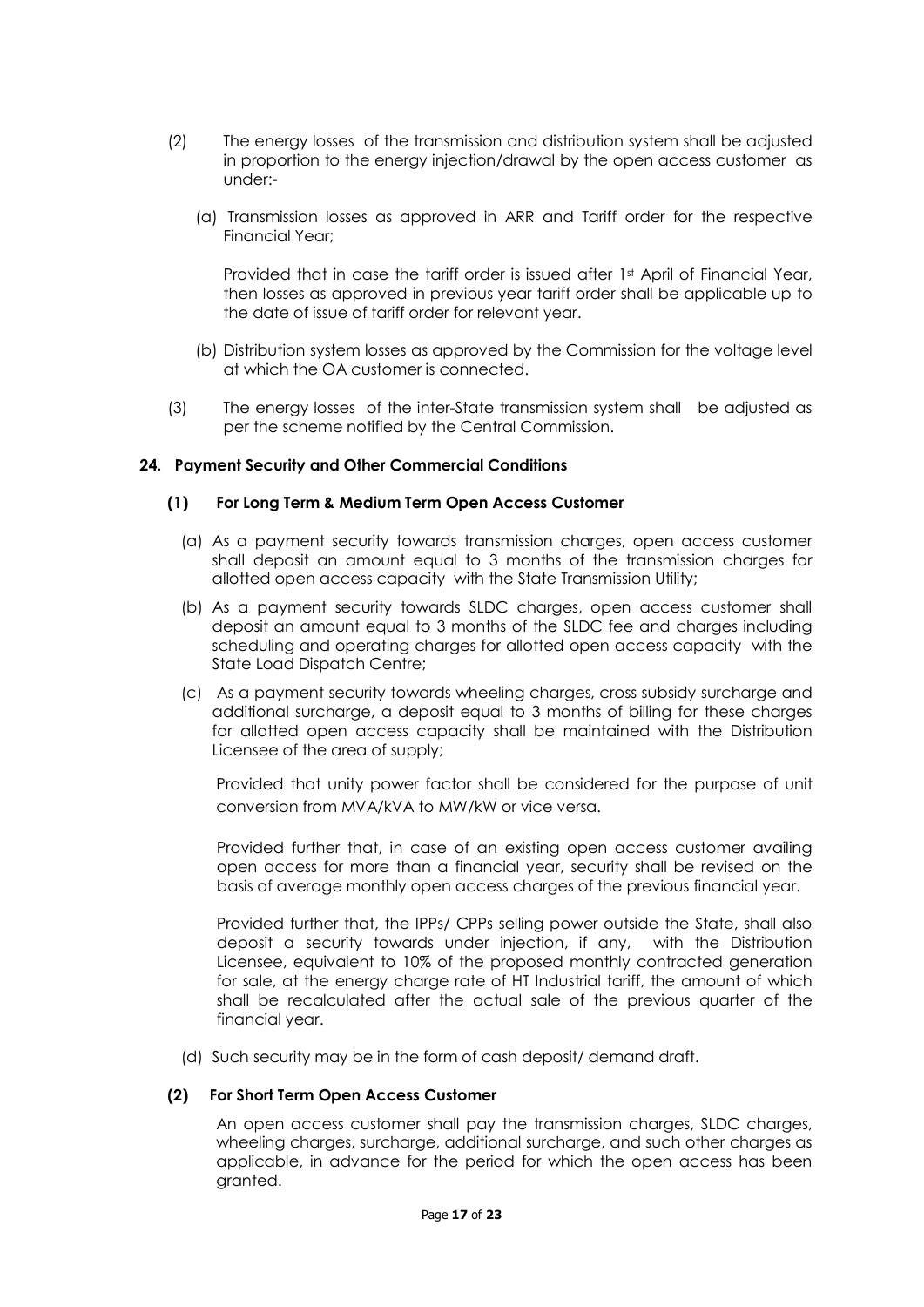**(3)** The other commercial conditions for transmission charges, wheeling charges and scheduling & system operation charges, such as, terms of payment, creditworthiness, indemnification, and force majeure conditions shall be as provided in the detailed procedure.

# **25. Adjustment of Energy**

- (1) The priority of adjustment of energy drawal by an open access consumer from different sources shall be as per the following sequence of reducing priority and shall be implemented for each time block:
	- (i) Renewable power generation;
	- (ii) CPP;
	- (iii) Banked Energy to be settled in 15 min time block = Banked energy available at the end of previous month in kWh / (96 time blocks\* Actual no. of days in current month);
	- (iv) Long Term Bilateral purchase;
	- (v) Medium Term Open Access;
	- (vi) Short term inter-State open access including Power Exchange Transaction;
	- (vii) Short term intra-State open access;
	- (viii) Distribution Licensee.
- (2) In case of generators selling power to multiple persons/ consumers, the priority for adjustment of energy sale shall be as follows:
	- (i) Distribution Licensee;
	- (ii) Captive use;
	- (iii) Long term bilateral sale followed by medium term bilateral sale and further by short term bilateral sale;
	- (iv) Sale through power exchange.

Provided, the generator selling power to Distribution Licensee may make an application to the Distribution Licensee for change in priority of sale which shall be governed as per the existing agreement between the generator and the Distribution Licensee.

#### **26. Compliance and Grid Discipline**

- (1) The open access customer shall abide by the Indian Electricity Grid Code, the State Grid Code and instructions given by State Transmission Utility and State Load Dispatch Centre as applicable from time to time.
- (2) The open access customer shall also comply with the requirements of the CEA (Technical Standards for Connectivity to the Grid) Regulations, 2007 as amended from time to time.
- (3) The open access consumer shall restrict the sum of his total drawal from all sources including open access and Distribution Licensee up to the total sanctioned contract demand with the Distribution Licensee.

Provided that open access may be allowed over and above the contract demand to a consumer who sources power both by captive generation and Discom to the extent of captive power supply subject to availability of transmission and/or distribution system as the case may be.

Provided further that long term open access may be allowed over and above the contract demand to the extent of sanctioned open access capacity.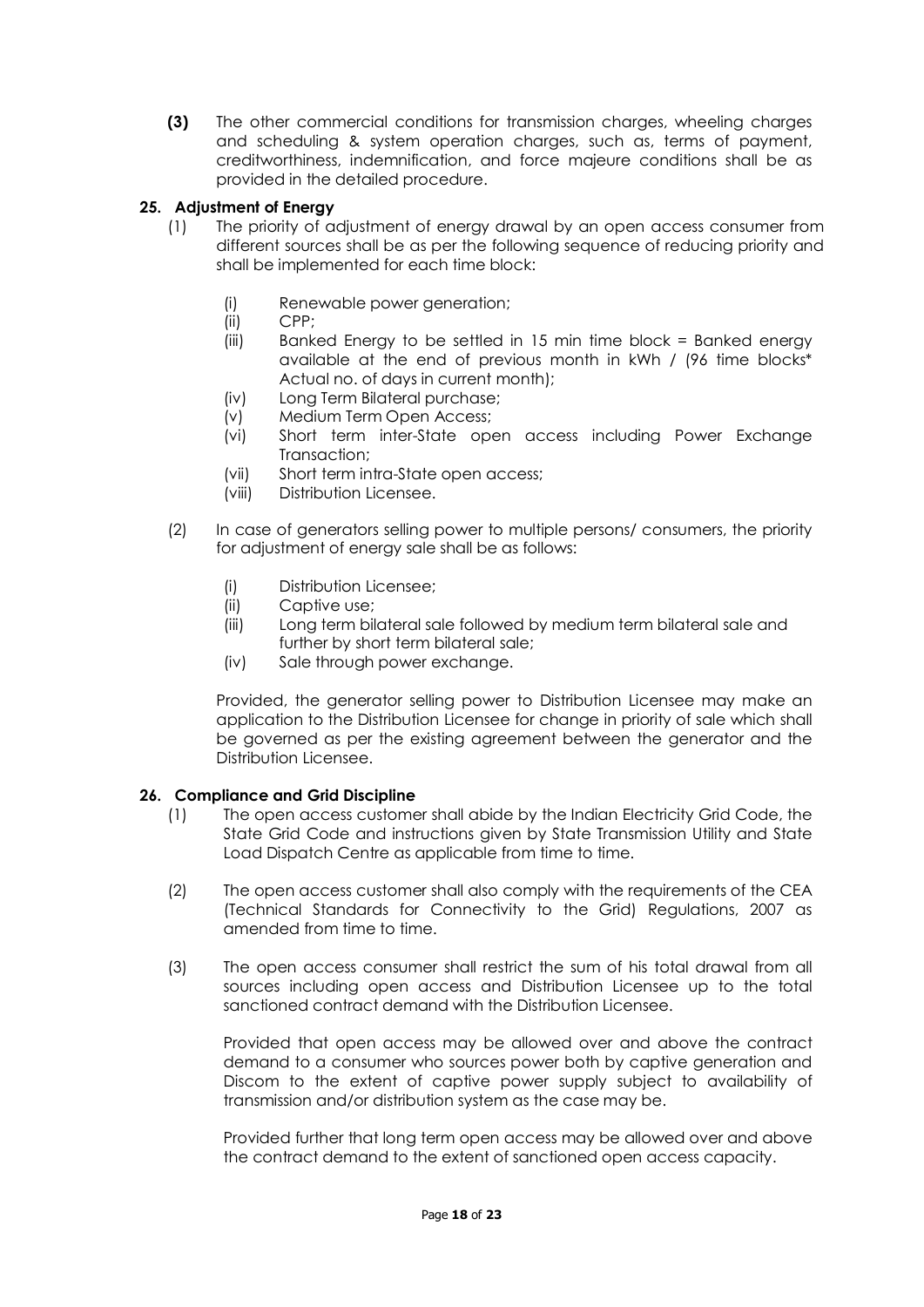(4) The consumer shall be levied fixed charge based on the maximum demand recorded in the ABT meter as per tariff applicable from time to time.

Provided that if the open access is allowed over and above the contract demand in terms of proviso to sub regulation (3) above, the fixed charges shall be levied based on the total demand recorded in the ABT meter less open access demand scheduled in terms of proviso of sub regulation (3) above.

- (5) The long term/ medium term open access customer shall provide the injection schedule at the generator end and drawal schedule at the supply end to SLDC, RDPPC, supplier end Distribution Licensee and to the consumer end Distribution Licensee before 10.00 AM of the day preceding the day of scheduling. The Injection schedule shall have the open access consumer and supplier identification. Where open access is provided to more than one open access consumer, supplier shall provide a break up of injection schedule as applicable to each open access consumer considering that the adjustment of energy in such case shall be as per Regulation 25.
- (6) The short term open access customer shall provide the injection/ drawal schedule for intra-State transactions every day to the SLDC, RDPPC and the Distribution Licensee before 10:00 AM of the day preceding the day of drawal/injection as per the open access capacity sanctioned.
- (7) The power purchase under short term inter-State open access including transactions through power exchange shall be subject to the following:
	- (i) The consumer shall schedule power from open access for complete 24 hours of the day.
	- (ii) The consumer shall intimate in writing the block wise maximum power to be scheduled from inter-State open access each day to the SLDC, RDPPC and Distribution Licensee before 10:00AM of the day preceding the day of drawal.
	- (iii) The schedule so given shall be uniform at least for a period of eight hours and the minimum schedule during the day shall at any time not be less than 75% of the maximum schedule of the day.
	- (iv) The schedule so given shall be used to calculate the block wise maximum admissible drawal from the Discom.
	- (v) If actual schedule approved in inter-State transactions is less, then the admissible drawal shall be reduced to that extent.
- (8) If the actual drawal in a block is higher than the admissible drawal, then the percentage excess drawal shall be calculated on the admissible drawal and the highest percentage of such excess drawal of all blocks during a month shall be considered as excess capacity (demand) utilized during that month and shall be billed as per regulation 21(v).
- (9) Annual maintenance outage, other maintenance outage and forced outage shall be subject to the provisions of the State Grid Code. Intimation of the forced outage shall be sent to SLDC and to the Distribution Licensees, within 30 minutes of the outage and shall incorporate the estimated outage/rectification time. Restoration of unit under outage shall be conveyed to SLDC at least 30 minutes prior to its synchronization with the State Grid.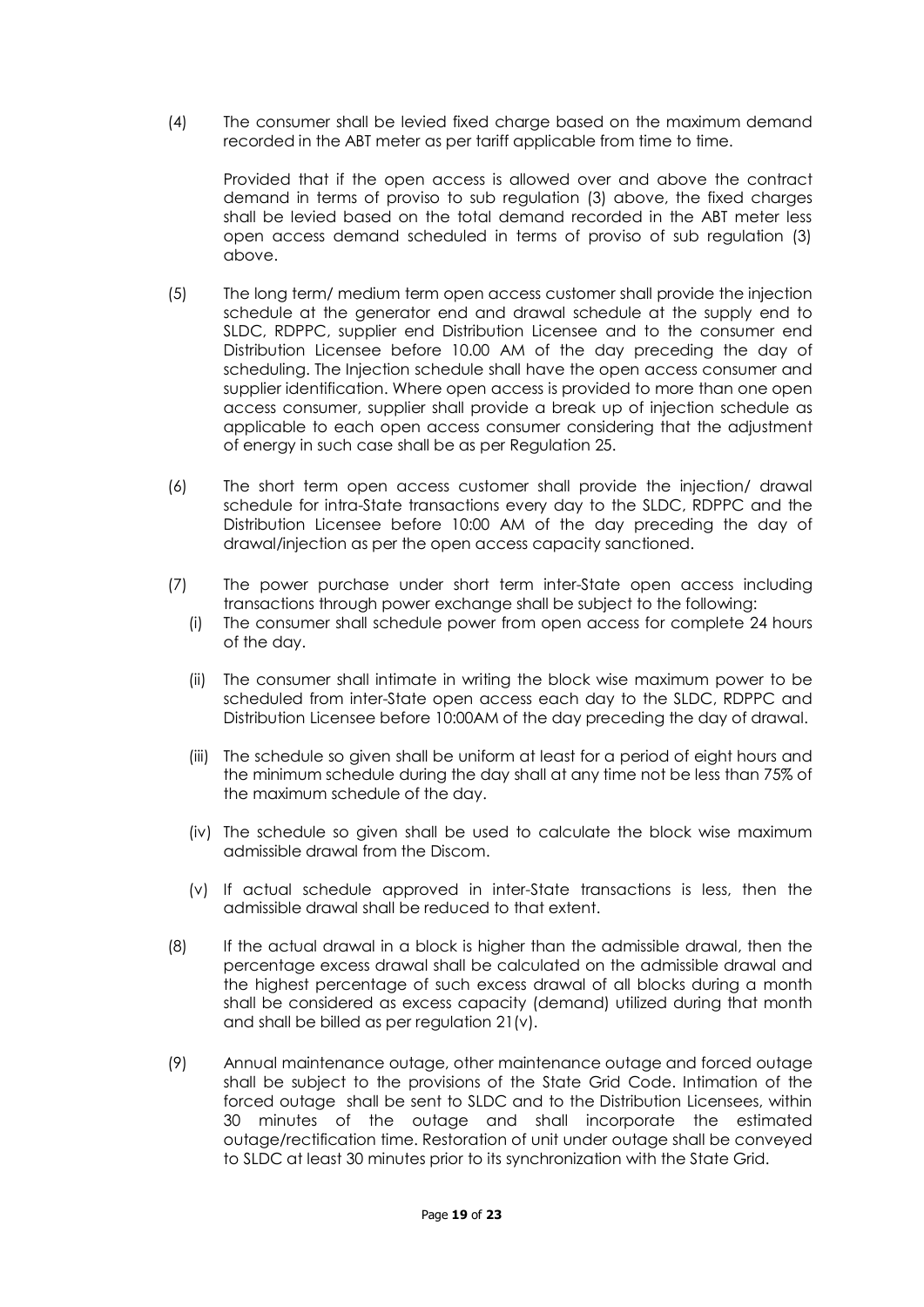(10) Wherever required, unity power factor shall be considered for the purpose of unit conversion from MVA/kVA to MW/kW or vice versa.

## **27. Collection and Disbursement of Charges**

- (1) The transmission charges and wheeling charges in respect of open access customers shall be payable by the open access customer directly to respective licensees.
- (2) The SLDC fee and charges including scheduling and operating charges in respect of open access customers shall be paid to the State Load Despatch Centre.
- (3) The Unscheduled Interchange charges shall be paid in the manner as directed by the State Load Despatch Centre.
- (4) The cross subsidy surcharge and additional surcharge shall be paid by the open access consumer directly to the Distribution Licensee in whose area of supply he is located.
- (5) In case fee, charges, cross subsidy surcharge and additional surcharge are specified on monthly basis, these charges shall be worked out on prorata daily basis for transactions for part of a month.
- (6) The supplier end Distribution Licensee, that is, the Distribution Licensee in whose area of supply point of injection of open access supply is situated, shall convey (or down load) the time block wise meter readings taken at an appointed time to the SLDC, RVPN, supplier and consumer end Distribution Licensee(s).
- (7) The consumer end Distribution Licensee, that is the Distribution Licensee in whose area of supply an open access consumer is situated, shall convey (or down load) the time block wise meter readings taken at an appointed time to SLDC, consumer, RVPN & supplier.
- (8) The consumer end Distribution Licensees shall prepare the provisional energy account based on the injection schedule, drawal schedule, and meter readings and contract demands for HT power and standby & start up supply and serve monthly bills. The provisional bill shall be served in the first week of the month. A copy of the provisional energy account shall also be supplied to SLDC. UI/deviation shall have to be considered and prepared by Distribution Licensee provisionally and conveyed to the SLDC. SLDC shall issue the final UI/deviation charge account. A soft copy of the provisional and final energy account shall be supplied to open access consumer or open access supplier on payment of Rs. 100 for each monthly account by the Distribution Licensee.

#### **28. Curtailment Priority**

(1) When it becomes expedient because of operational constraints or otherwise, to curtail the open access provided to the customers, subject to the requirements of Grid Code, the short term open access transactions shall be curtailed first followed by medium term open access transactions followed by the long term open access transactions.

Provided that among short term open access transactions, bilateral transactions shall be cancelled or curtailed first, followed by collective transactions.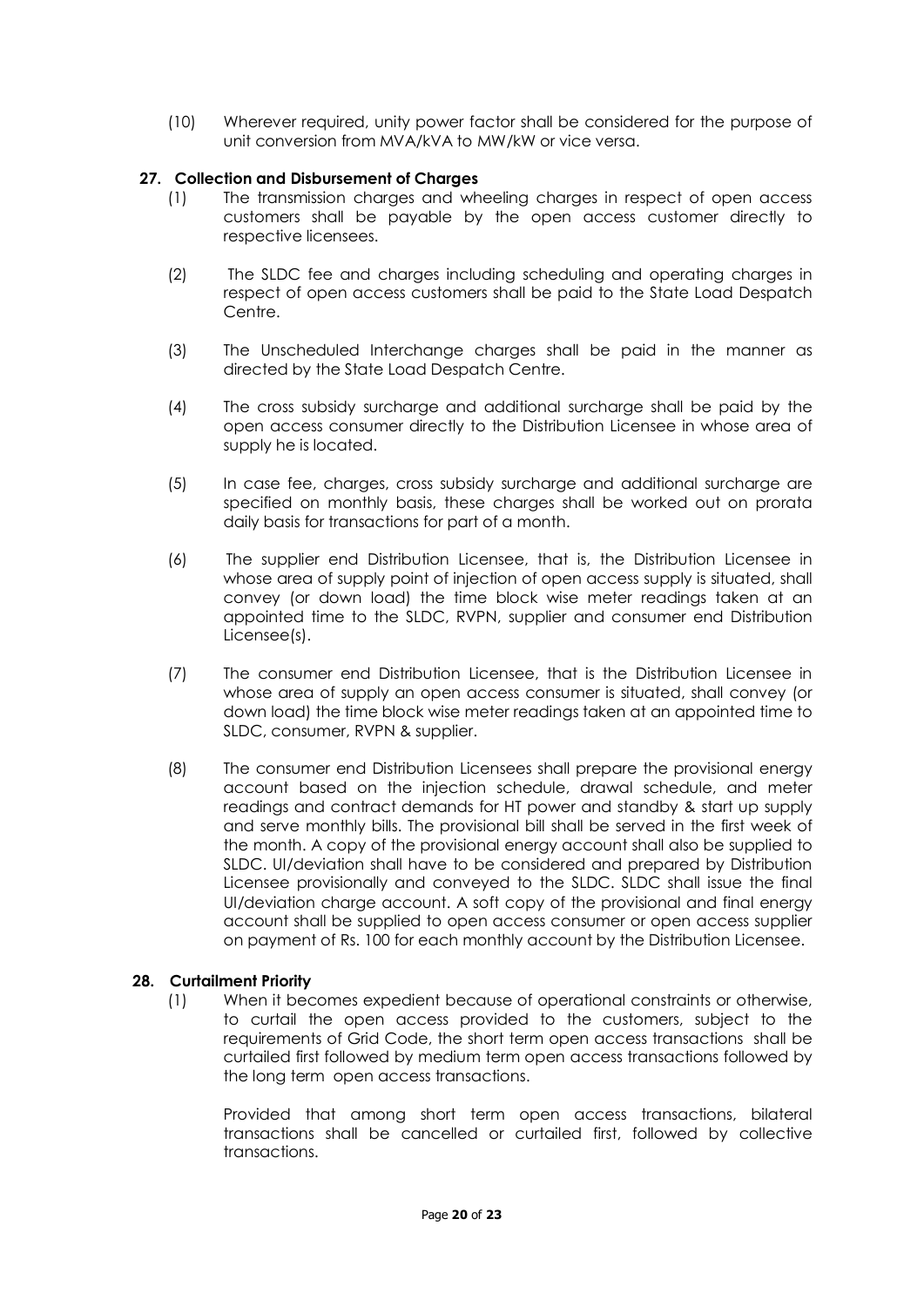Provided further that the open access to a Distribution Licensee shall be the last to be curtailed.

(2) STU in consultation with SLDC shall prepare guidelines for curtailment of open access, which shall be consistent with the provisions of State Grid Code and other relevant regulations.

## **29. Information System**

The State Load Despatch Centre shall post following information on its website in a separate web page titled "Open Access Information" and also issue monthly and annual reports containing such information periodically.

- (1) A status report on long term open access customers indicating:
	- (a) Name of customer;
	- (b) Period of the access granted (start date and end date);
	- (c) Point(s) of injection;
	- (d) Point(s) of drawal;
	- (e) Transmission system / distribution system used;
	- (f) Open access capacity used.
- (2) A status report on medium term open access customers indicating:
	- (a) Name of customer;
	- (b) Period of the access granted (start date and end date);
	- (c) Point(s) of injection;
	- (d) Point(s) of drawal;
	- (e) Transmission system / distribution system used;
	- (f) Open access capacity used.
- (3) A status report on the short term open access customers indicating:
	- (a) Name of customer;
	- (b) Period of the access granted (start date and end date);
	- (c) Point(s) of injection;
	- (d) Point(s) of drawal;
	- (e) Transmission system / distribution system used;
	- (f) Open access capacity used.
- (4) List of applicants to whom LTOA/MTOA/STOA was not granted along with reasons for refusal.
- (5) Peak load flows and capacity available on all EHV lines and HV lines emanating from EHV GSS.
- (6) The information regarding losses in transmission and distribution system as approved by the Commission.

## **30. Redressal Mechanism**

- (1) All disputes and complaints relating to open access shall be made to the State Load Despatch Centre which may examine and endeavour to resolve the grievance within 30 days, from the date of receipt of representation and;
- (2) Where SLDC is unable to resolve the grievances, the same shall be referred to State Power Committee constituted under the State Grid Code which shall endeavour to resolve the grievance within 30 days and;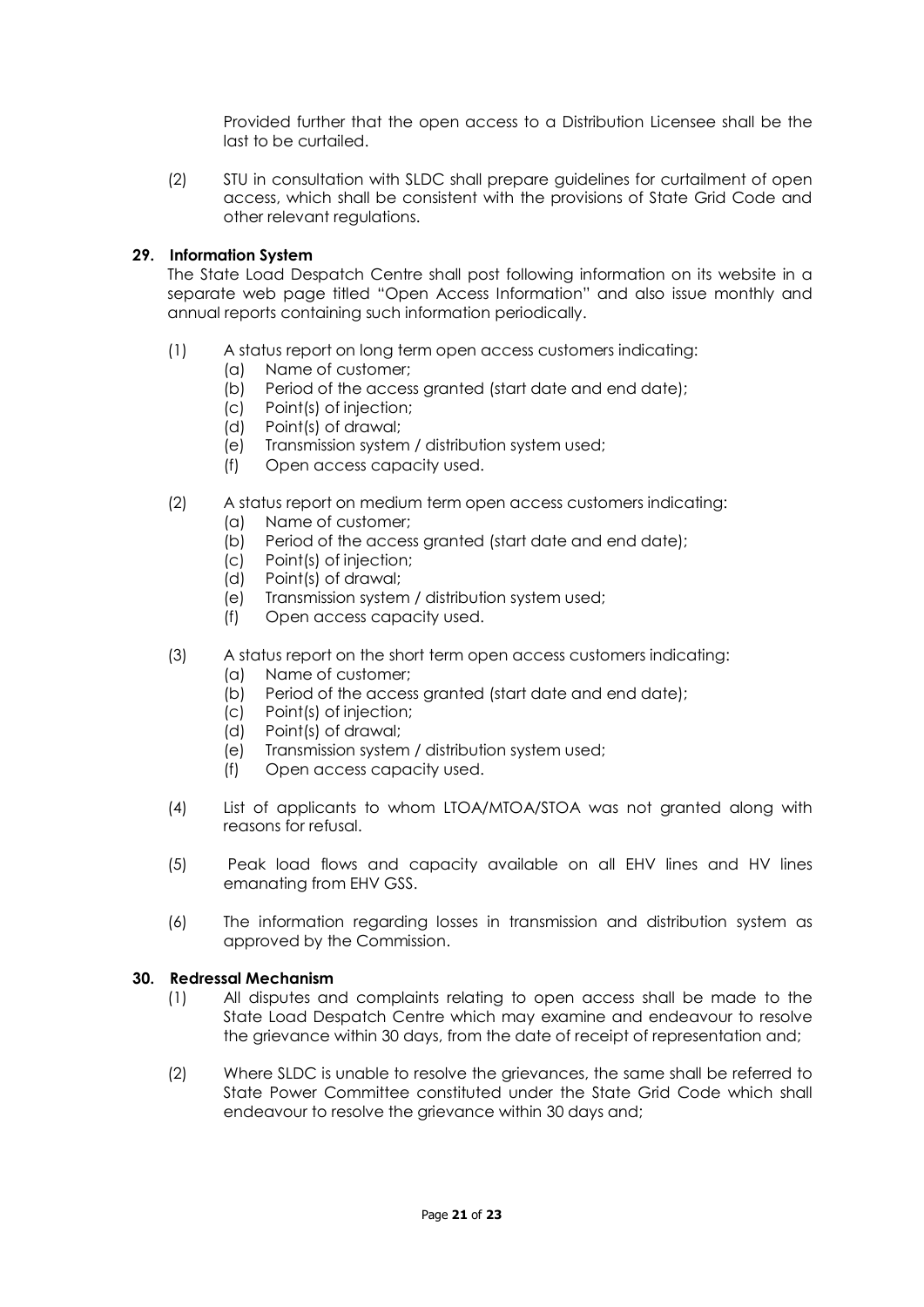(3) Where State Power Committee is unable to resolve the grievances, it shall be referred to the Commission and Commission's decision in this regard shall be final and binding.

# **31. Powers to Remove Difficulties**

If any difficulty arises in giving effect to or implementation of any of the provisions of these Regulations, the Commission may by general or special order, direct the State Transmission Utility, State Load Dispatch Centre, Licensees and the Open Access Customers to take such action as may be deemed appropriate by the Commission for removal of the difficulties.

# **32. Repeal and Savings**

(1) On commencement of these Regulations, the Rajasthan Electricity Regulatory Commission (Terms and Conditions for Open Access) Regulations, 2004 shall stand repealed.

Provided that the application for grant of open access under these Regulations may be made as per the procedure issued under the old Regulations till new procedure is issued under the provisions of these Regulations.

- (2) On commencement of these Regulations, any reference to the Rajasthan Electricity Regulatory Commission (Terms and Conditions for Open Access) Regulations, 2004 in any of the Regulations, standards, codes or procedures of the Rajasthan Electricity Regulatory Commission shall be deemed to be replaced by Rajasthan Electricity Regulatory Commission (Terms and Conditions for Open Access) Regulations, 2016.
- (3) Open Access granted in accordance with the Rajasthan Electricity Regulatory Commission (Terms and Conditions for Open Access) Regulations, 2004, which stand replaced by these Regulations, shall continue till the expiry of the term of the open access granted under existing agreement subject to provisions of these Regulations. However, such open access customer may opt to surrender the allotted capacity as per the provisions of the repealed Regulations within 90 days of the publication of these Regulations.

By order,

**Secretary** Rajasthan Electricity Regulatory Commission